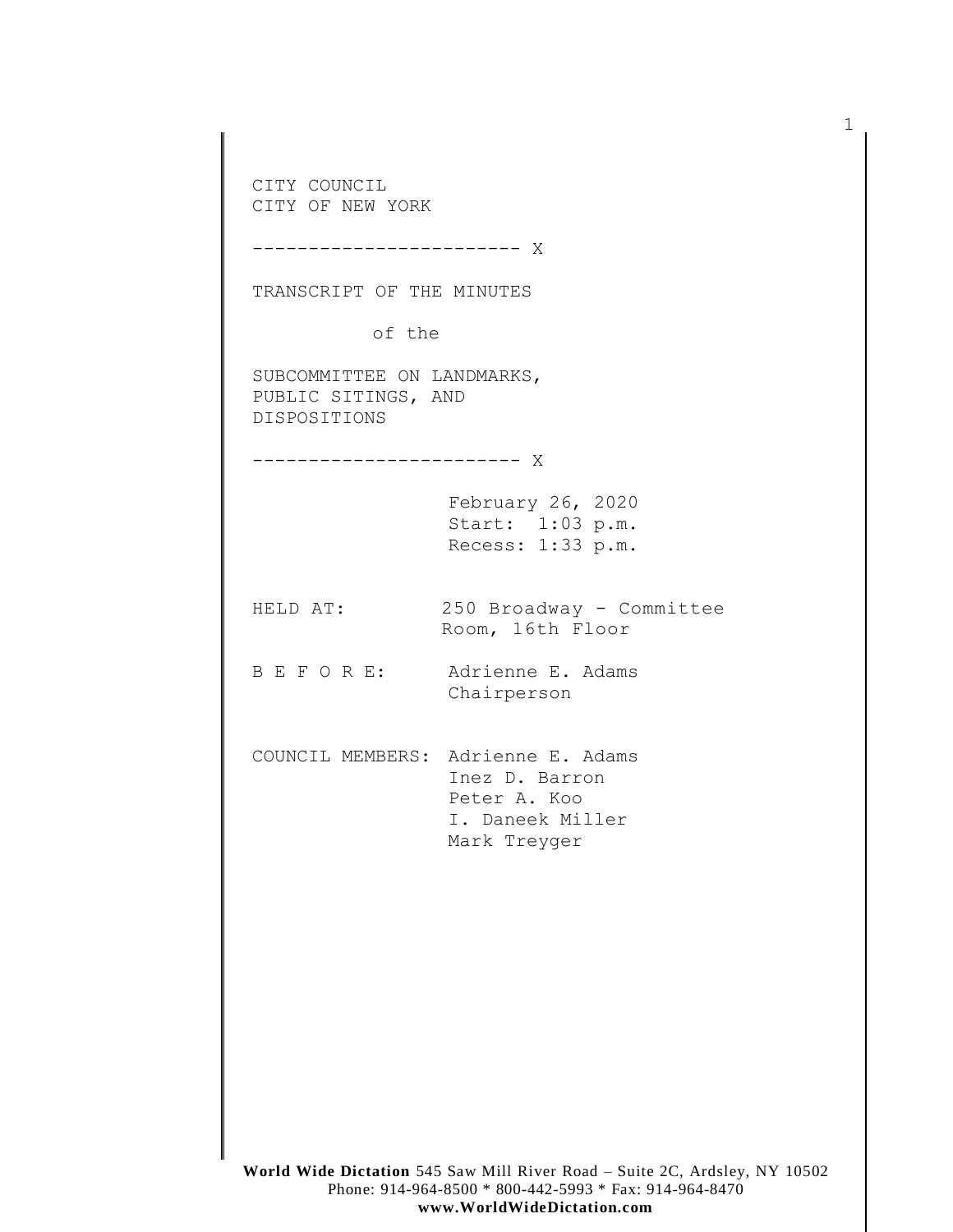A P P E A R A N C E S (CONTINUED)

Sarah Mallory Executive Director for Government Affairs

Jack Heaney

Lin Zeng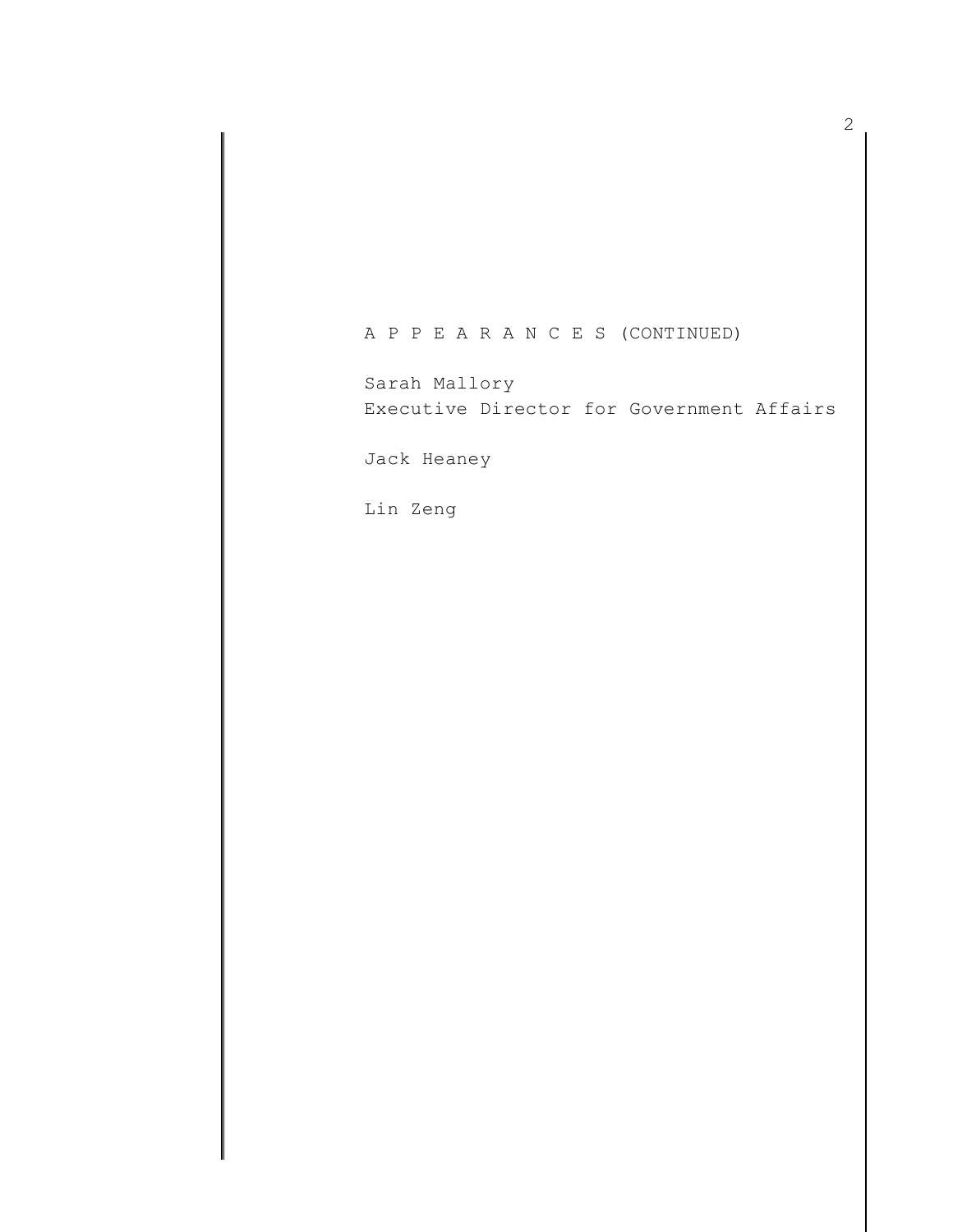1 SUBCOMMITTEE ON LANDMARKS, PUBLIC 3 SITINGS, AND DISPOSITIONS

2 3 4 5 6 7 8 9 10 11 12 13 14 15 16 17 18 19 20 21 22 23 24 meeting of the Subcommittee on Landmarks, Public CHAIRPERSON ADAMS: Good afternoon. I'm Council Member Adrienne Adams and welcome to this Siting, and Dispositions. I am joined now by Council Member Barron. I am told that Council Member Koo will be here shortly. Our first item is application number 20205357HAM, related to the Cooper Square MHA phase 1 GHPP for fiscal year 20. This application, submitted by the Department of Housing Preservation and Development, pursuant to Article 11 of the Private Housing Finance Law, requests approval of an amendment to council Resolution number 819, approved on March 28, 2019, related to property located at block 426, lot 22, block 445, lot 42, block 459, lots 14, 15, 16, 36, 37, 38, 39, 43, and 45, and block 460, lots 35, 48, 49, 50, 51, 52, 53, 54, 55, and 59, Borough of Manhattan, in the council districts represented by Council Members Chin and Rivera, Community District 3. We will hear this application preconsidered. I now open the public hearing on this application. We're joined by representatives of HPD, and we have just been joined by Council Member Peter Koo. Before you begin, counsel will swear you in.

25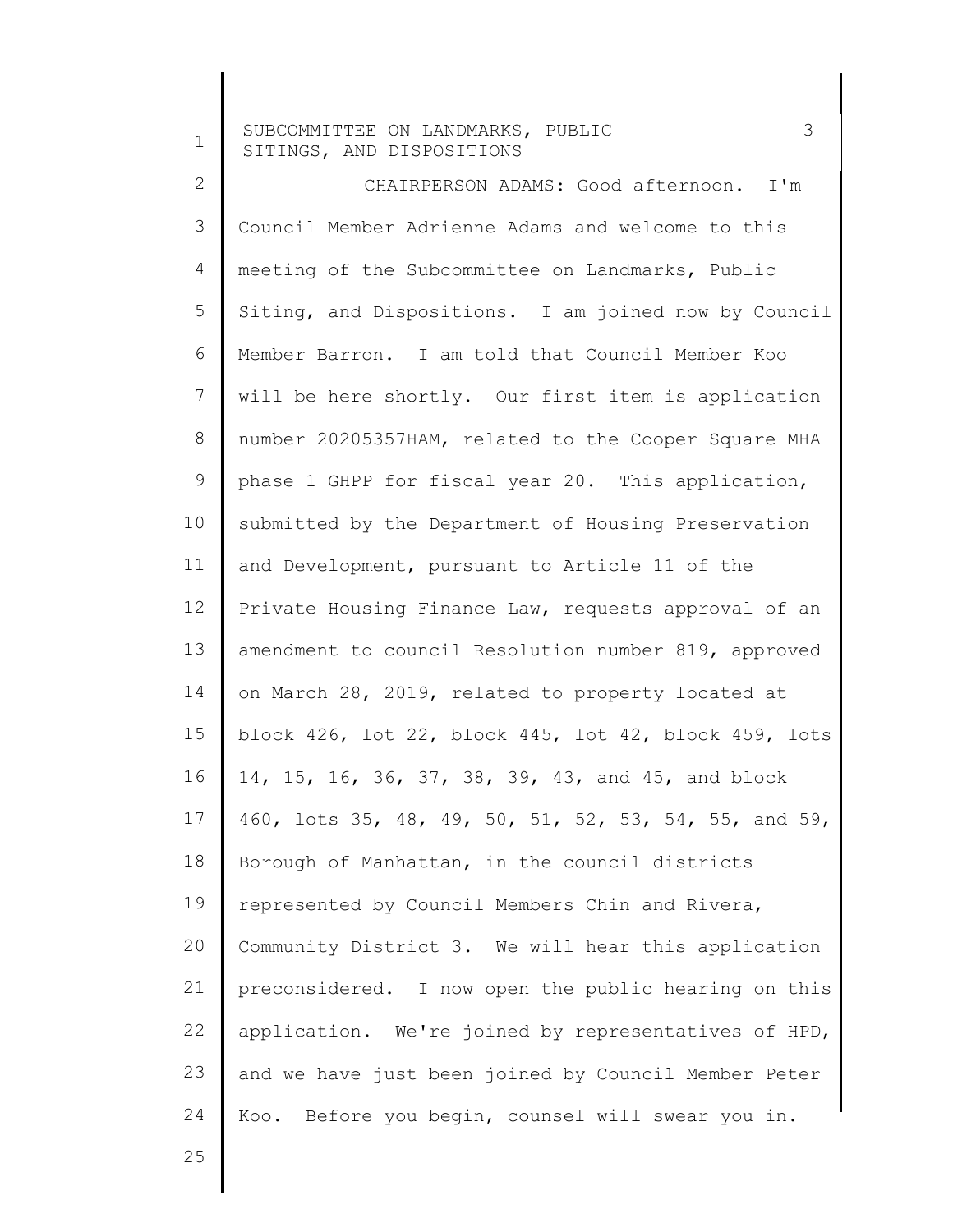1 2 3 4 5 6 7 8 9 10 11 12 13 14 15 16 17 18 19 20 21 22 23 24 25 COMMITTEE ON LANDMARKS, PUBLIC 4 SITINGS, AND DISPOSITIONS COMMITTEE COUNSEL: Please raise your right hand and state your name. SARAH MALLORY: Sarah Mallory. COMMITTEE COUNSEL: Do you affirm to tell the truth, the whole truth, and nothing but the truth in your testimony before the subcommittee and answer all council member questions. SARAH MALLORY: I do. CHAIRPERSON ADAMS: Thank you. You may begin. SARAH MALLORY: Great. Thank you so much. My name is Sarah Mallory. I am the executive director for government affairs and it's my first time testifying before this committee, so thank you for having me. This preconsidered item, 20205357HAM, consists of an exemption area containing 21 nonequity cooperative buildings with 327 units and 22 occupied commercial spaces which sit on a community land trust. The buildings are located on block 459, lots 59, 45, 43, 42, 39, 38, 37, 36, 16, 15, and 14, block 460, lots 55, 54, 53, 52, 51, 50, 49, 48, and 35, and block 426, lot 22, in Manhattan Council Districts 1 and 2, and the project is known as Cooper Square MHA, phase 1 GHPP FY20. On March 28, 2019,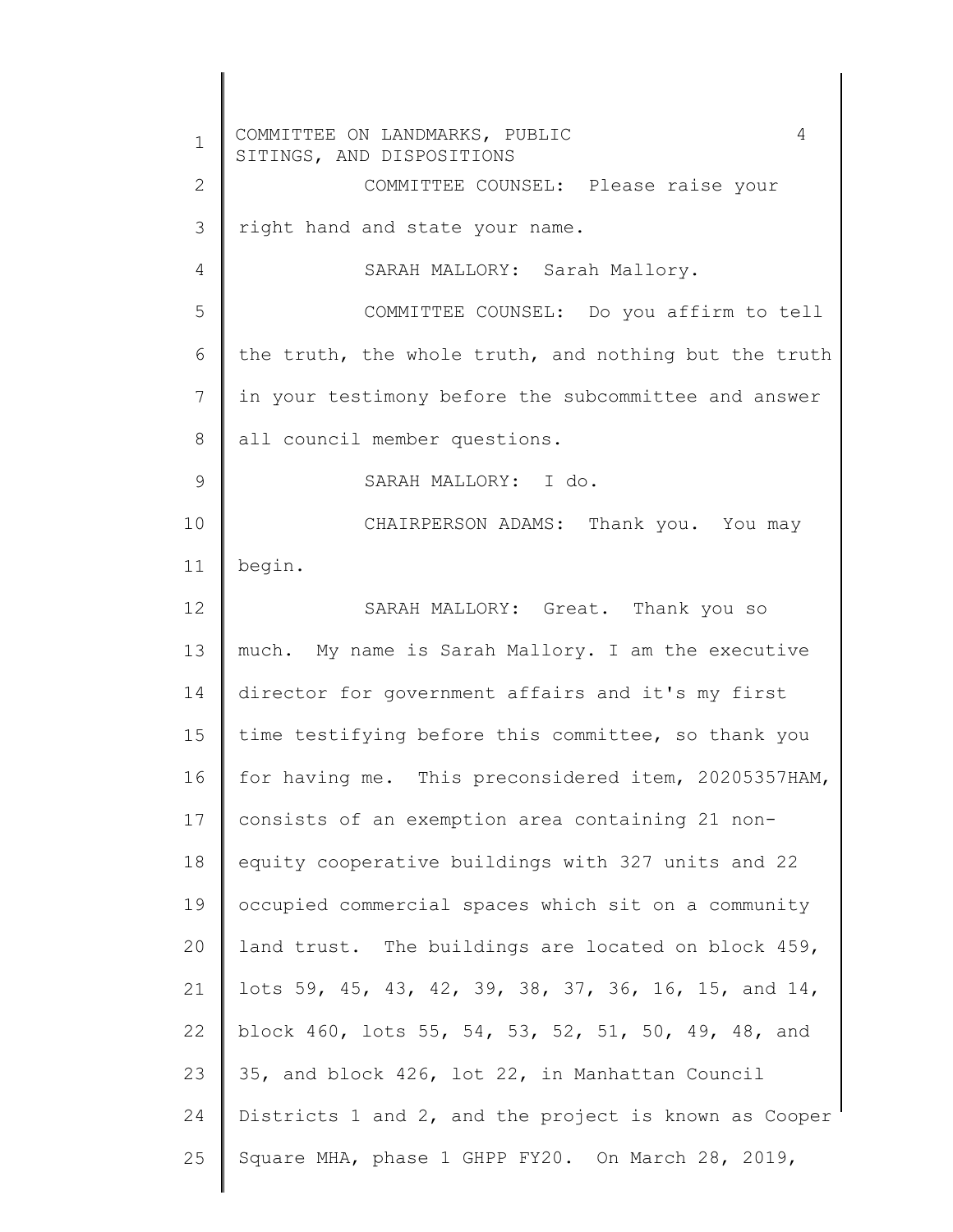1 2 3 4 5 6 7 8 9 10 11 12 13 14 15 16 17 18 19 20 21 22 23 24 25 COMMITTEE ON LANDMARKS, PUBLIC 3 SITINGS, AND DISPOSITIONS the council approved Resolution 819, which authorized a tax exemption with the exemption area that is applicable to all of the land and buildings, but excludes portions, if any, devoted to business, commercial, or community facility use. The prior resolution shall now be amended to also exempt the community facility space in the exemption area. More specifically, HPD requests that the council amends the prior resolution by adding the following definition J to paragraph one, which reads "Community facility space shall mean those portions of the exemption area which the regulatory agreement requires to be devoted solely to the community facility uses. Additionally, HPD requests language in paragraph three be deleted and replaced with the following. "All of the value of the property in the exemption area, including both the land and any improvements, excluding those portions, if any, devoted to business or commercial use other than the community facility space shall be exempt from real property taxation other than assessments for local improvements for a period commencing upon the effective date and terminating upon expiration date. An affected space is being occupied by a nonprofit,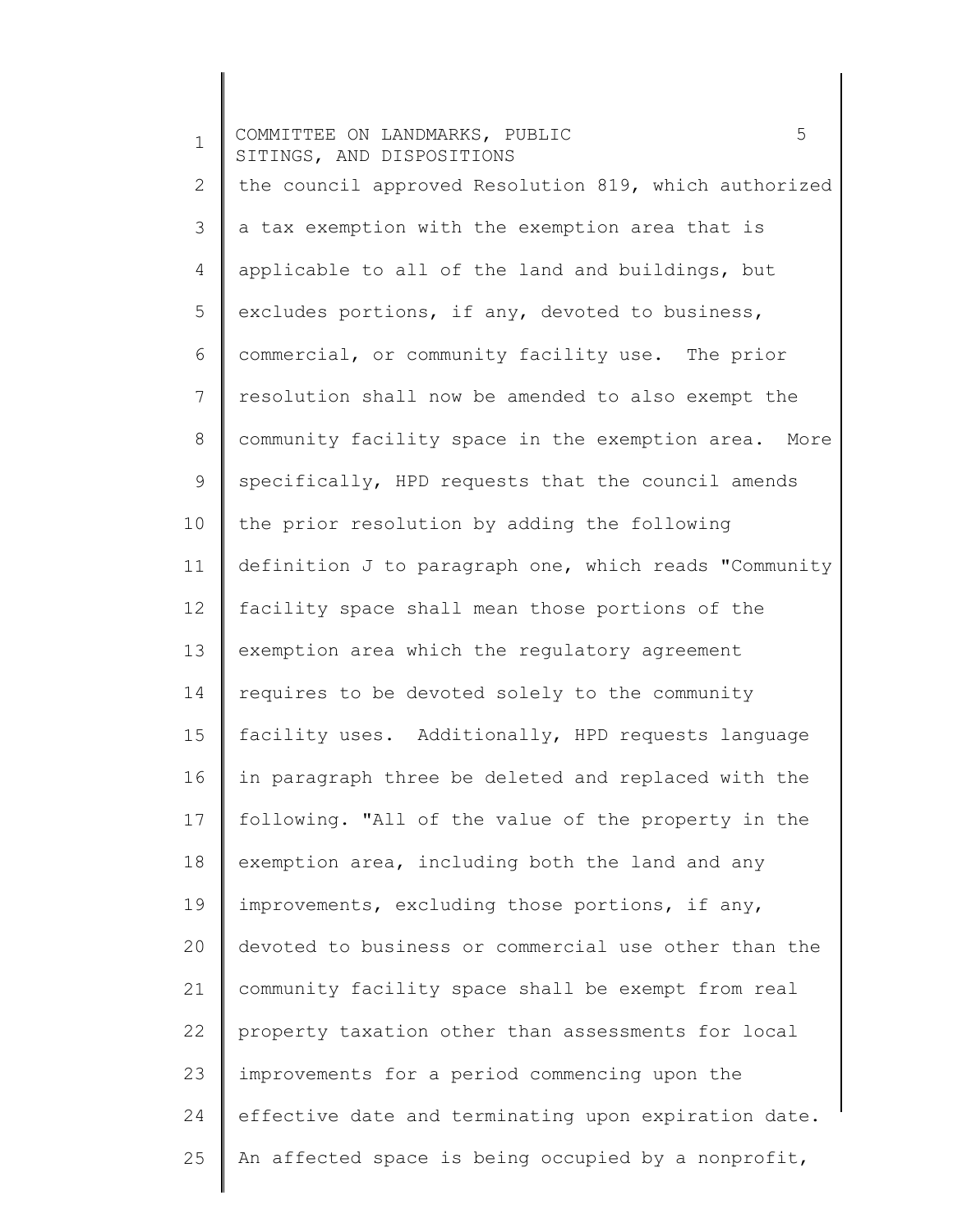| $\mathbf 1$ | 6<br>COMMITTEE ON LANDMARKS, PUBLIC<br>SITINGS, AND DISPOSITIONS |
|-------------|------------------------------------------------------------------|
| 2           | providing workshops and guidance to minority and                 |
| 3           | female photographers. Additionally, this storefront              |
| 4           | also serves as a gallery space. This sponsor also                |
| 5           | intends to convert other commercial spaces in their              |
| 6           | portfolio to community facilities spaces in the                  |
| 7           | future. All other aspects of the project remain the              |
| 8           | same. Therefore, HPD is before the subcommittee                  |
| 9           | seeking the amendment to prior approved Resolution               |
| 10          | number 819.                                                      |
| 11          | CHAIRPERSON ADAMS: That was really                               |
| 12          | quick, thank you.                                                |
| 13          | SARAH MALLORY: I tried. [laughter]                               |
| 14          | CHAIRPERSON ADAMS: Thank you so much.                            |
| 15          | And it was very straightforward also. Ah, are there              |
| 16          | any questions from my colleagues? OK, thank you.                 |
| 17          | Um, are there any, and I thank you, you're excused.              |
| 18          | Are there any more members of the public wishing to              |
| 19          | testify on, in the item, any of these items? Seeing              |
| 20          | none, I now close the public hearings on this                    |
| 21          | application, and thank you again. OK, before moving              |
| 22          | on to the rest of today's public hearings, a quorum              |
| 23          | being present, we will now vote to approve the Cooper            |
| 24          | Square application and eight other applications heard            |
| 25          | by the subcommittee at our February 12 meeting. We               |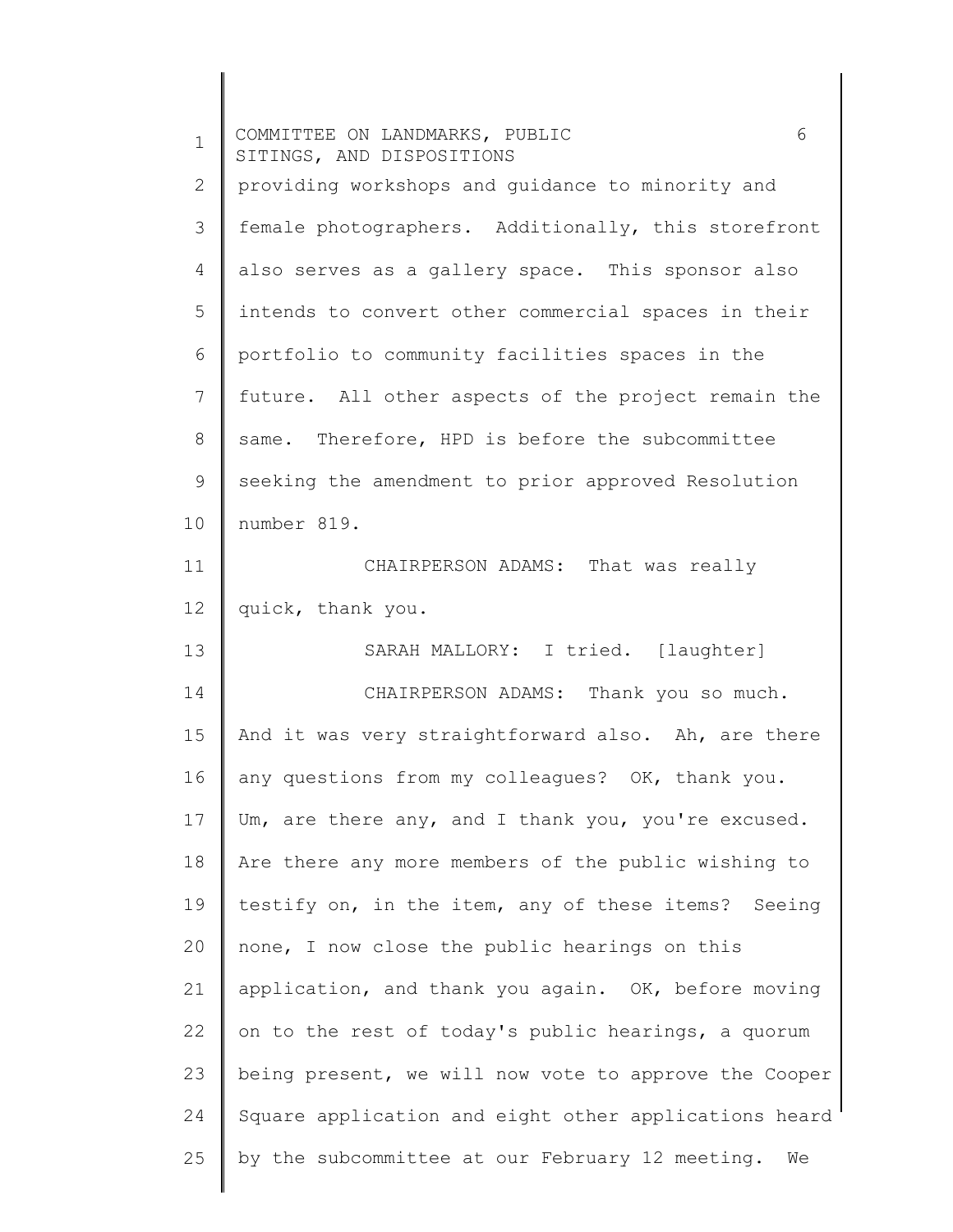| $\mathbf 1$ | COMMITTEE ON LANDMARKS, PUBLIC<br>7<br>SITINGS, AND DISPOSITIONS |
|-------------|------------------------------------------------------------------|
| 2           | will now vote to approve LU 616, an application by               |
| 3           | the New York City Department of Housing Preservation             |
| 4           | and Development to facilitate the disposition and                |
| 5           | renovation of one city-owned six-story building                  |
| 6           | located at 272 East Seventh Street in Community                  |
| 7           | District 3 in Manhattan. HPD is seeking an urban                 |
| 8           | development actionary project approval, or UDAAP, and            |
| 9           | the approval of a new four-year tax exemption under              |
| 10          | Article 11 of the Private Housing Finance Law. This              |
| 11          | project site is located in Council Member Rivera's               |
| 12          | district. We will now vote to approve LU 617, an                 |
| 13          | application by the New York City Health and Hospitals            |
| 14          | Corporation requesting approval to lease                         |
| 15          | approximately 24,080 square feet of land and a 20,000            |
| 16          | square feet administration building on the New York              |
| 17          | City Health and Hospitals Seaview campus in Staten               |
| 18          | Island. This approval would facilitate a 30-year                 |
| 19          | lease of city-owned property to Camelot of Staten                |
| 20          | Island, Inc. to operate a women's residential                    |
| 21          | substance use disorder program. The lease would                  |
| 22          | include a 19-year renewal option. This site is                   |
| 23          | located in Council Member Matteo's district. We will             |
| 24          | vote to approve LUs 618 through 622, the historic                |
| 25          | landmark designation of five historic row houses                 |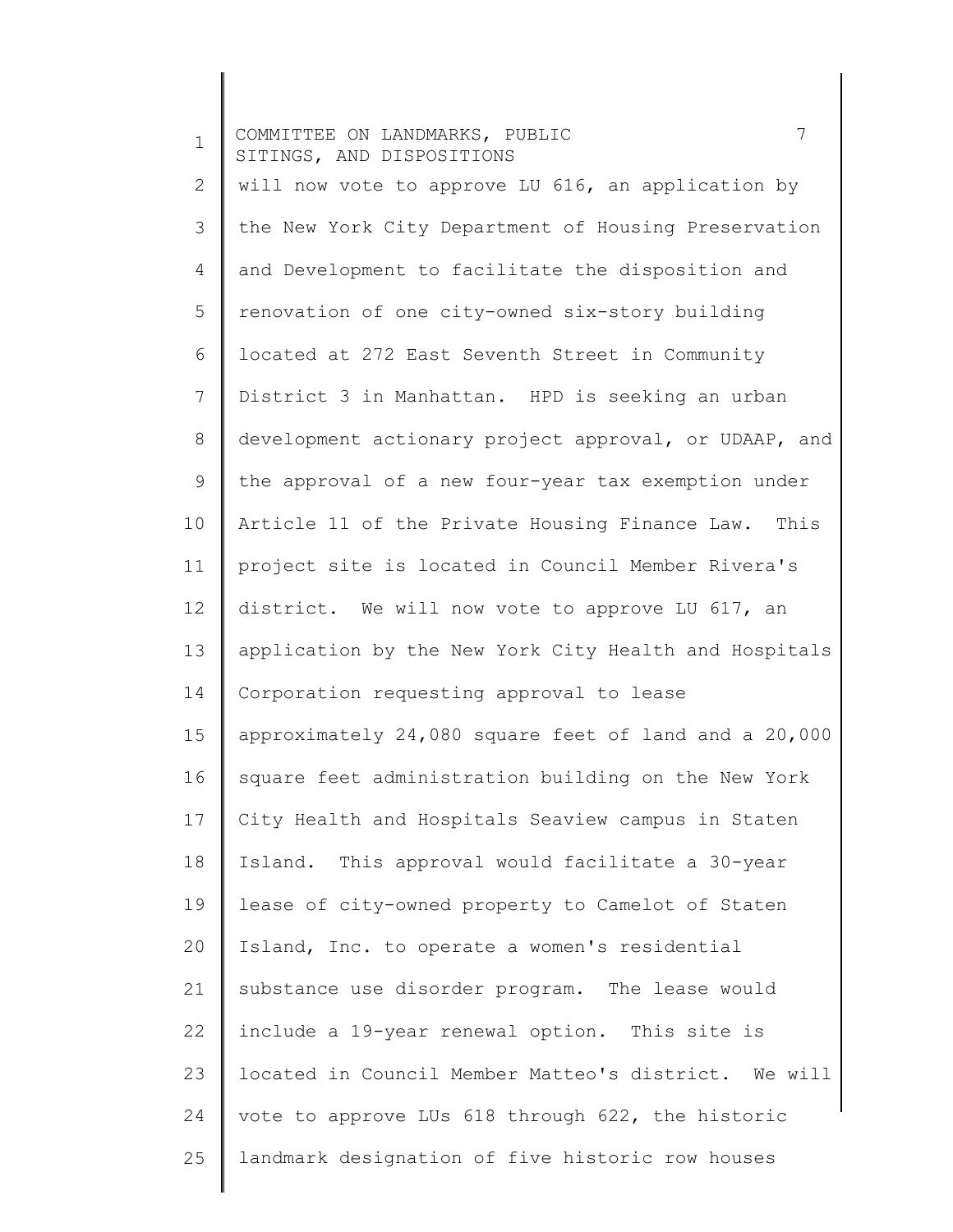| $\mathbf 1$    | 8<br>COMMITTEE ON LANDMARKS, PUBLIC<br>SITINGS, AND DISPOSITIONS |
|----------------|------------------------------------------------------------------|
| $\mathbf{2}$   | located at 47, 49, 51, 53, and 55 West 28th Street,              |
| 3              | block 830, lots 7, 8, 9, 10, and 11, in the former               |
| $\overline{4}$ | Tin Pan Alley neighborhood of Manhattan. These five              |
| 5              | landmark designations are located in Speaker                     |
| 6              | Johnson's district. Lastly, we will vote to approve              |
| 7              | LUs 623, an application for the recision of the                  |
| $\,8\,$        | landmark designation for the former PS-31 building               |
| $\mathsf 9$    | located at 425 Grand Concourse in the Bronx. This                |
| 10             | building, ah, the building on this site was                      |
| 11             | demolished in 2013 pursuant to an emergency                      |
| 12             | declaration issued by the Department of Buildings                |
| 13             | because of structural problems and damage caused by              |
| 14             | Hurricane Sandy. The recision will facilitate the                |
| 15             | construction of a new mixed-use development on the               |
| 16             | site of the former landmark. The site is located in              |
| 17             | Chair Salamanca's district. With the support of the              |
| 18             | local council members, we will now vote to approve               |
| 19             | LUs 616 through 623 and the preconsidered item                   |
| 20             | related to application number 20205357HAM Cooper                 |
| 21             | Square. Counsel, please call the roll.                           |
| 22             | COMMITTEE COUNSEL:<br>Adams.                                     |
| 23             | CHAIRPERSON ADAMS:<br>Aye.                                       |
| 24             | COMMITTEE COUNSEL: Barron.                                       |
| 25             | COUNCIL MEMBER BARRON: I vote aye.                               |
|                |                                                                  |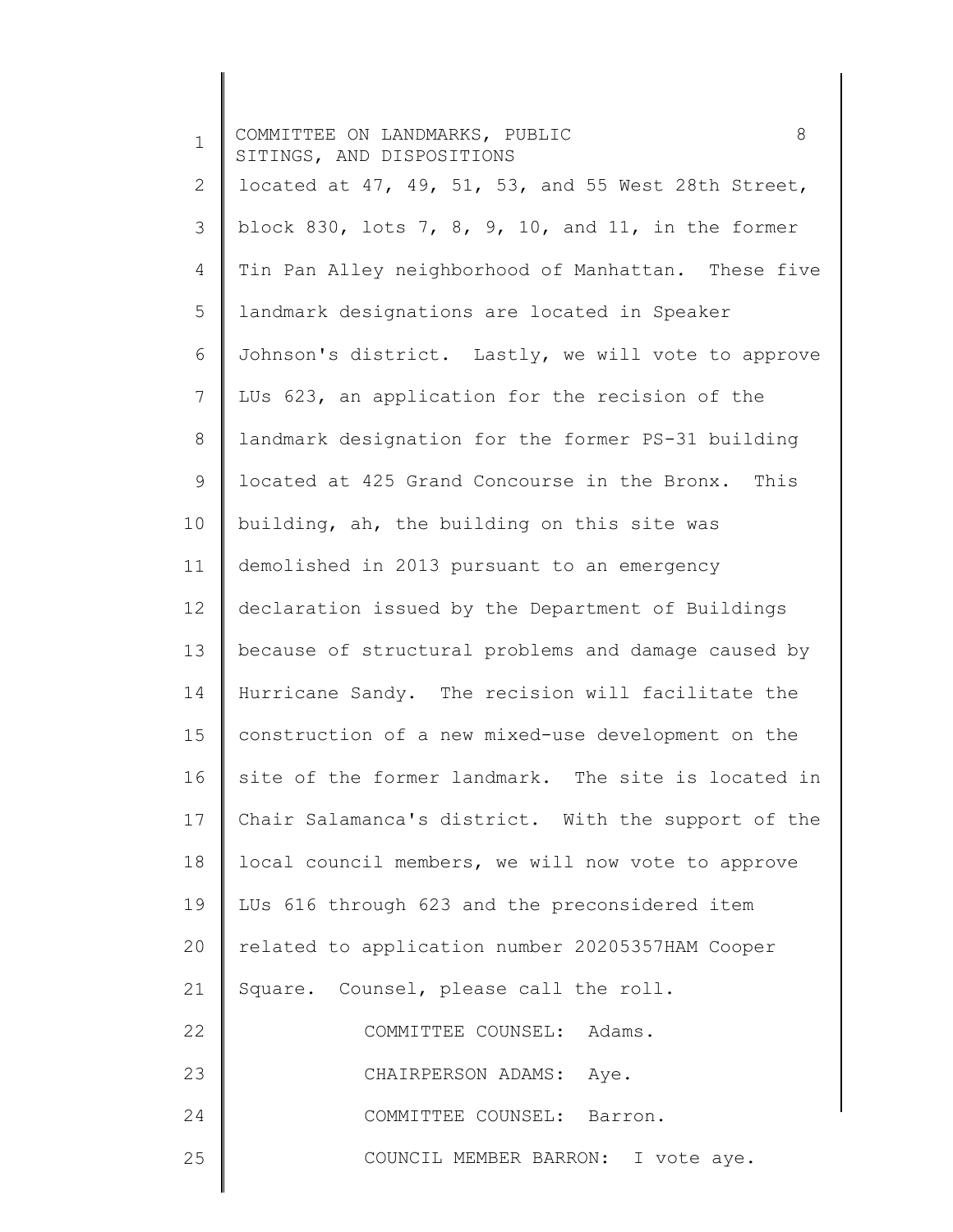1 2 3 4 5 6 7 8 9 10 11 12 13 14 15 16 17 18 19 20 21 22 23 24 25 COMMITTEE ON LANDMARKS, PUBLIC 9 SITINGS, AND DISPOSITIONS COMMITTEE COUNSEL: Koo. COUNCIL MEMBER KOO: Aye on all. COMMITTEE COUNSEL: Miller. COUNCIL MEMBER MILLER: Aye. COMMITTEE COUNSEL: Treyger. COUNCIL MEMBER TREYGER: Aye. COMMITTEE COUNSEL: A vote of 5 in the affirmative, 0 in the negative, and 0 abstentions. The items are approved and recommend to the full Land Use Committee. CHAIRPERSON ADAMS: Thank you. We have been joined by Council Members Treyger and Miller. We will now continue with the public hearing on the Rochester site of affordable housing development. The project consists of three applications submitted by HPD to facilitate the construction of seven new buildings containing approximately 78 affordable housing units. We will hear these applications preconsidered. Application number C190453HAK requests approval of an urban development action area and an urban development action area project for property located at 421 through 423 Herkimer Street, block 864, lots 48 and 49, 440 through 444 Herkimer Street, block 1871, lots 42 and 43, 35 through 37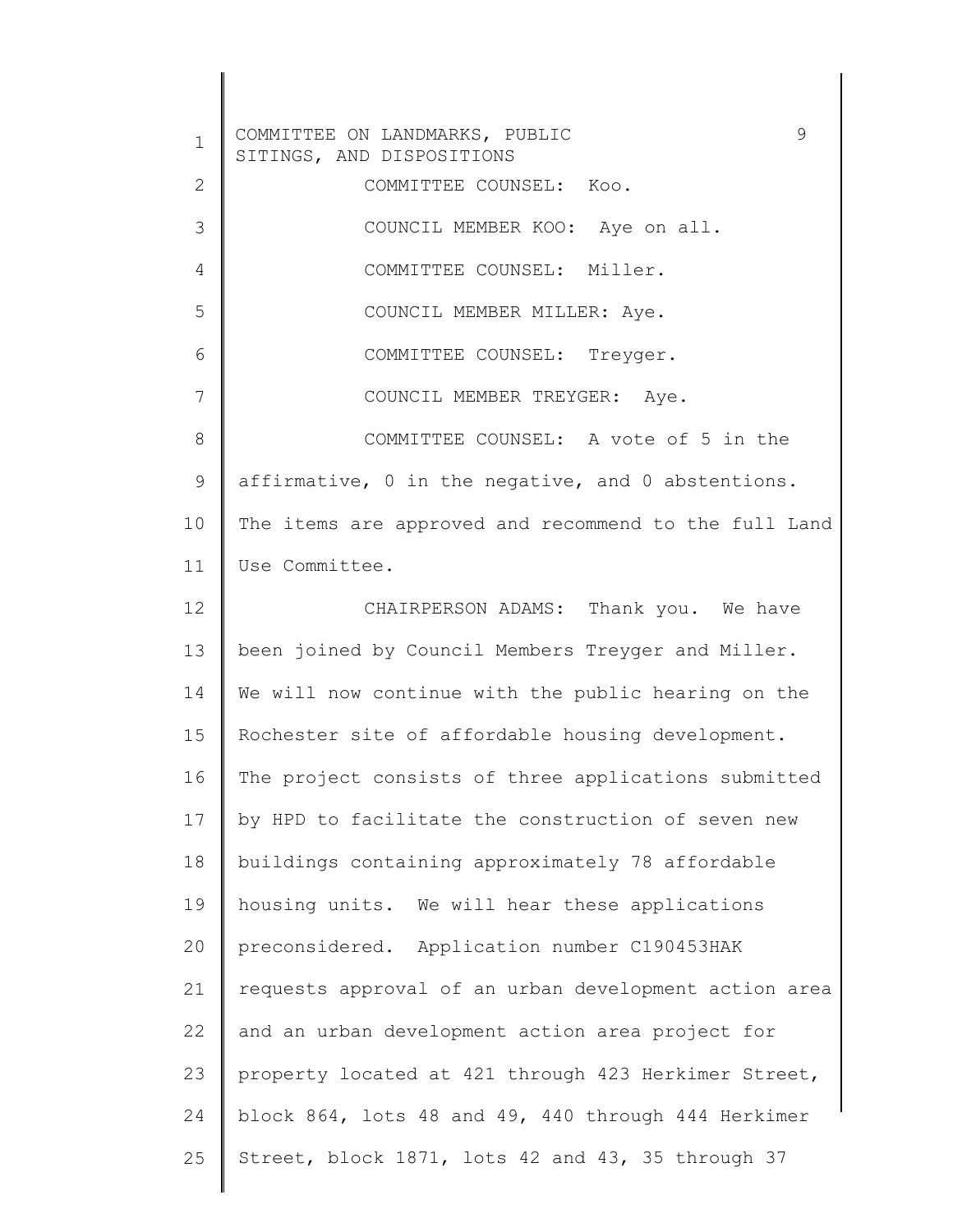| $\mathbf 1$ | 10<br>COMMITTEE ON LANDMARKS, PUBLIC<br>SITINGS, AND DISPOSITIONS |
|-------------|-------------------------------------------------------------------|
| 2           | Rochester Avenue, block 1709, lots 9 and 10, 18                   |
| 3           | through 22, Seidham Place block 1709, lots 27, 28,                |
| 4           | and 29, 816 Herkimer Street, block 1710, lot 9, 329               |
| 5           | through 331, Ralph Avenue, block 1556, lots 7 and 8,              |
| 6           | and Ralph 335, and 335 Ralph Avenue, block 1556, lot              |
| 7           | 3, in the Borough of Brooklyn, in the council                     |
| 8           | districts represented by Council Members Ampry-Samuel             |
| 9           | and Cornegy, Community District 3. Application                    |
| 10          | number 20205362HAK requests approval of a real                    |
| 11          | property tax exemption pursuant to Article 11 of the              |
| 12          | Private Housing Finance Law for property located at               |
| 13          | 423 Herkimer Street, block 1864, lot 48, 421 Herkimer             |
| 14          | Street, lot 864, lot 49, 448 Herkimer Street, block               |
| 15          | 1871, lot 42, 444 Herkimer Street, block 1861, lot                |
| 16          | 43, 37 Rochester Avenue, block 1709, lot 9, 35                    |
| 17          | Rochester Avenue, block 1709, lot 10, 18 Seidham                  |
| 18          | Place, block 1709, lot 27, 20 Seidham Place, block                |
| 19          | 1709, lot 28, 22 Seidham Place, block 1709, lot 29,               |
| 20          | and 816 Herkimer Street, lot 1710, I mean, block                  |
| 21          | 1710, lot 9, Borough of Brooklyn in Council District              |
| 22          | 36. Application number 20205363HAK requests approval              |
| 23          | of a real property tax exemption pursuant to Article              |
| 24          | 11 of the Private Housing Finance Law for property                |
| 25          | located at 392 Ralph Avenue, block 1556, lot 8, 331               |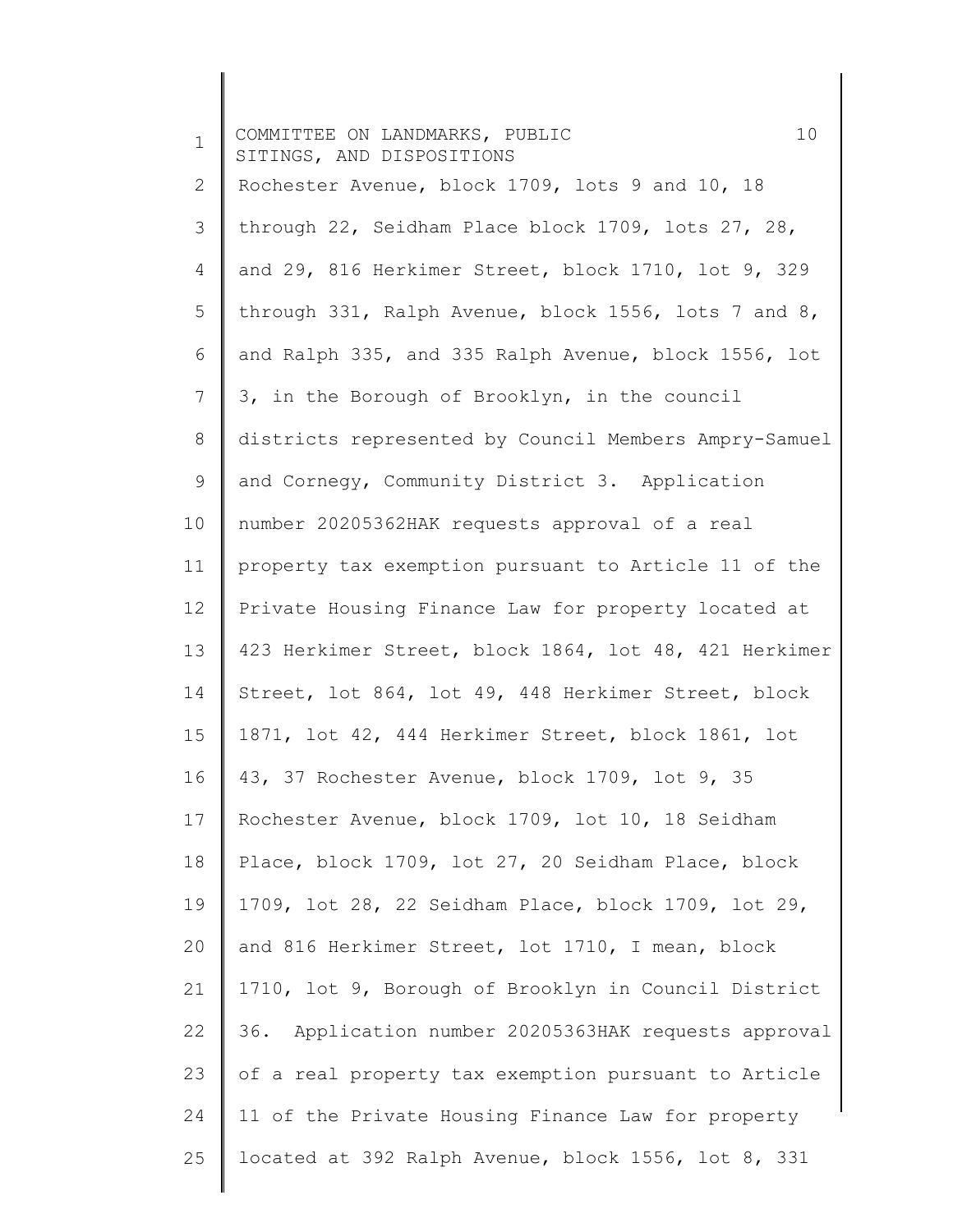| $\mathbf 1$ | 11<br>COMMITTEE ON LANDMARKS, PUBLIC<br>SITINGS, AND DISPOSITIONS |
|-------------|-------------------------------------------------------------------|
| 2           | Ralph Avenue, block 1556, lot 7, and 335 Ralph                    |
| 3           | Avenue, block 1556, lot 3, Borough of Brooklyn in                 |
| 4           | Council District 41. I now open the public hearing                |
| 5           | on these applications. We're joined again by                      |
| 6           | representatives of HPD. Welcome back. And we will,                |
| 7           | ah, once again recognize Sarah Mallory, with Lin Zeng             |
| 8           | and David Cunningham. If you have not been sworn                  |
| 9           | in                                                                |
| 10          | JACK HEANEY: I'm Jack Heaney.                                     |
| 11          | CHAIRPERSON ADAMS: Jack? OK, Jack                                 |
| 12          | Heaney. All right, great. If you have not been                    |
| 13          | sworn in before you begin, Counsel will swear you in              |
| 14          | now.                                                              |
| 15          | COMMITTEE COUNSEL: Please raise your                              |
| 16          | right hands and state your names.                                 |
| 17          | JACK HEANEY: Jack Heaney.                                         |
| 18          | LIN ZENG: Lin Zeng.                                               |
| 19          | COMMITTEE COUNSEL: Do you affirm to tell                          |
| 20          | the truth, the whole truth, and nothing but the truth             |
| 21          | in your testimony before this subcommittee in your                |
| 22          | answer to all Council Member questions?                           |
| 23          | LIN ZENG: Yes, I do.                                              |
| 24          | JACK HEANEY: Yes, I do.                                           |
| 25          |                                                                   |
|             |                                                                   |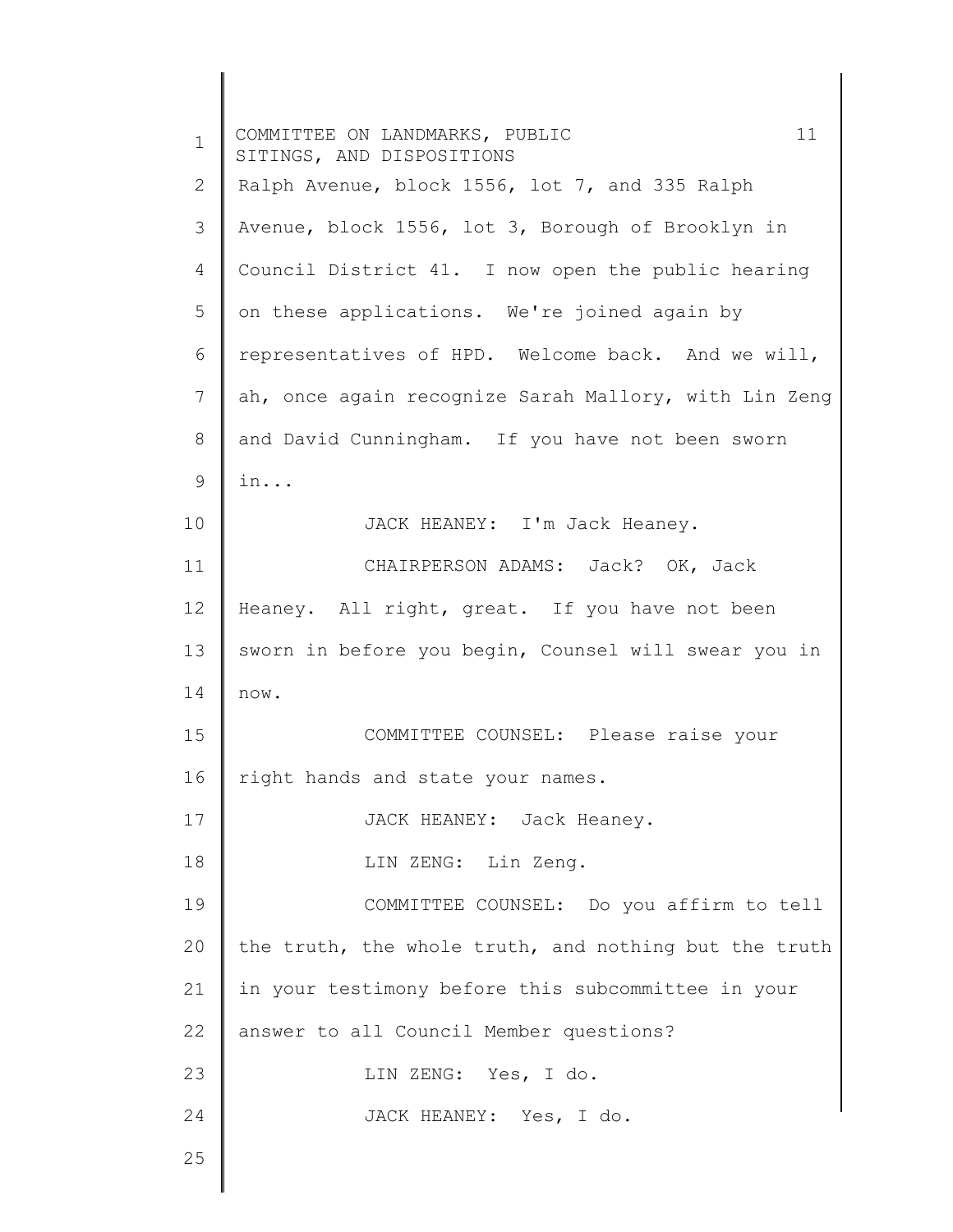| $\mathbf{1}$ | 12<br>COMMITTEE ON LANDMARKS, PUBLIC<br>SITINGS, AND DISPOSITIONS |
|--------------|-------------------------------------------------------------------|
| $\mathbf{2}$ | CHAIRPERSON ADAMS: Thank you very much,                           |
| 3            | and you may begin.                                                |
| 4            | SARAH MALLORY: Ah, thank you again. My                            |
| 5            | name is Sarah Mallory from HPD. Um, [inaudible]                   |
| 6            | preconsidered item C190453HAK, which consists of a                |
| 7            | ULURP application for a project known as Rochester                |
| 8            | Seidham that seeks urban development action area                  |
| 9            | designation, project and disposition approval for 13              |
| 10           | city-owned vacant scattered lots that will be                     |
| 11           | developed in three clusters. Located in Council                   |
| 12           | District Brooklyn 36, Rochester Seidham One consists              |
| 13           | of cluster number one and cluster number two.                     |
| 14           | Cluster number one is located at 421-423 Herkimer                 |
| 15           | Street, block 1864, lots 49 and 48, and 440-444                   |
| 16           | Herkimer Street, block 1871, lots 42 and 43. Cluster              |
| 17           | number two is located at 35-37 Rochester Avenue,                  |
| 18           | block 1709, lot 10 and 9, 18, 20, 22 Seidham Place,               |
| 19           | block 1709, lots 27, 28, and 29, and 816 Herkimer                 |
| 20           | Street, block 1710, lot 9. Rochester Seidham Two,                 |
| 21           | which consists of cluster number three, is located at             |
| 22           | 329, 331, 335 Ralph Avenue, block 1556, lots 8, 7,                |
| 23           | and 3, in Brooklyn Council District 41. The                       |
| 24           | Rochester Seidham Project is slated for new                       |
| 25           | construction development as a cooperative home                    |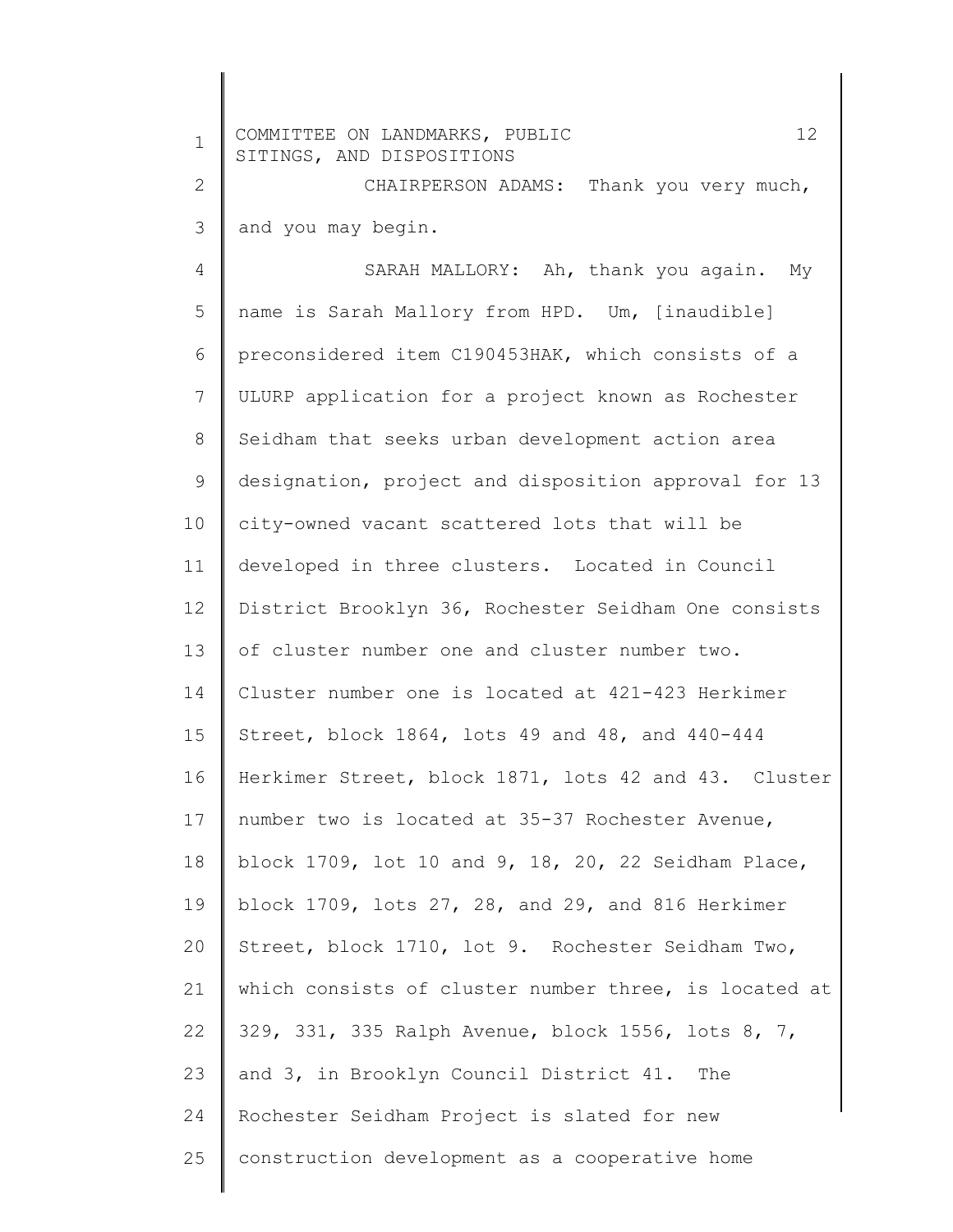1 2 3 4 5 6 7 8 9 10 11 12 13 14 15 16 17 18 19 20 21 22 23 24 25 COMMITTEE ON LANDMARKS, PUBLIC 13 SITINGS, AND DISPOSITIONS ownership project under HPD's Open Door Program. Under Open Door sponsors purchase city-owned or privately owned land and construct cooperative buildings affordable to moderate and middle income households. The selected development team, BJF Development LLC, will develop the 13 vacant cityowned lots with seven new buildings containing a total of 78 affordable cooperative units. Within the three clusters three buildings will be five stories, three buildings will be four stories, and one building will be seven stories in height. The project is expected to provide 33 one-bedroom and 45 two-bedroom apartments. The unit specific to the Rochester Seidham Project will be marketed to households with tiers at 80%, 90%, 100%, and 110% of AMI. Sales prices are projected to range between \$209,352 for a one-bedroom unit at the 80% AMI tier, and \$428,750 for a two-bedroom unit at the 110% AMI tier. Once completed, the cooperative will sell the units to households who agree to owner occupy their homes for the length of the regulatory period. As part of the Open Door Program the purchaser will be required to abide by retail restrictions. If the homeowner sells or refinances during the regulatory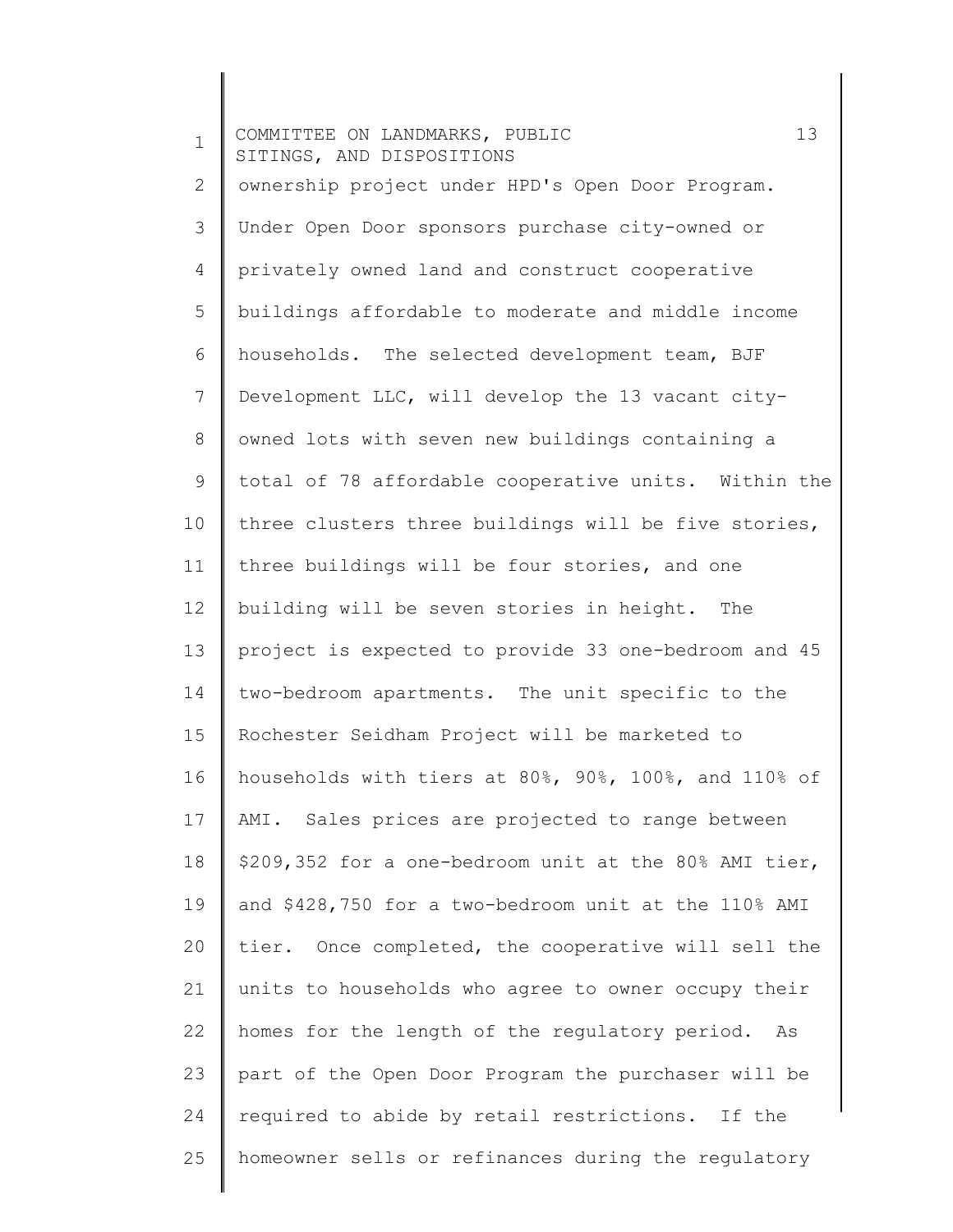| $\mathbf 1$  | 14<br>COMMITTEE ON LANDMARKS, PUBLIC<br>SITINGS, AND DISPOSITIONS |
|--------------|-------------------------------------------------------------------|
| $\mathbf{2}$ | period the homeowner may realize up to 2%                         |
| 3            | appreciation on the original purchase price per year              |
| 4            | of owner occupancy. Additionally, the homeowner will              |
| 5            | also be required to sell to a household earning no                |
| 6            | more than the project's income limit. In addition to              |
| 7            | approval of the ULURP application, HPD seeks approval             |
| $8\,$        | of Article 11 tax benefits for the preconsidered                  |
| 9            | items related to Rochester Seidham One, 20205362HAK,              |
| 10           | block 1864, lot 48 and 49, block 1871, lot 42 and 43,             |
| 11           | block 1709, lots 9, 10, 27, 28, and 29, and block                 |
| 12           | 1710, lot 9, and Rochester Seidham Two, 20205363HAK,              |
| 13           | block 1556, lot 3, 7, and 8. The Article 11 tax                   |
| 14           | exemption will help maintain affordability for these              |
| 15           | home ownership units and the term will be 40 years,               |
| 16           | which is coterminous with the regulatory agreement.               |
| 17           | The tax benefit is approximately \$1,918,968 with a               |
| 18           | net present value of \$24,602. Today HPD is before                |
| 19           | the subcommittee seeking approval of the Rochester                |
| 20           | Seidham Project in order to facilitate construction               |
| 21           | of this home ownership project. Thank you.                        |
| 22           | CHAIRPERSON ADAMS: OK, thank you. Did                             |
| 23           | you have something else?                                          |
| 24           | JACK HEANEY: We have quite                                        |
| 25           |                                                                   |
|              |                                                                   |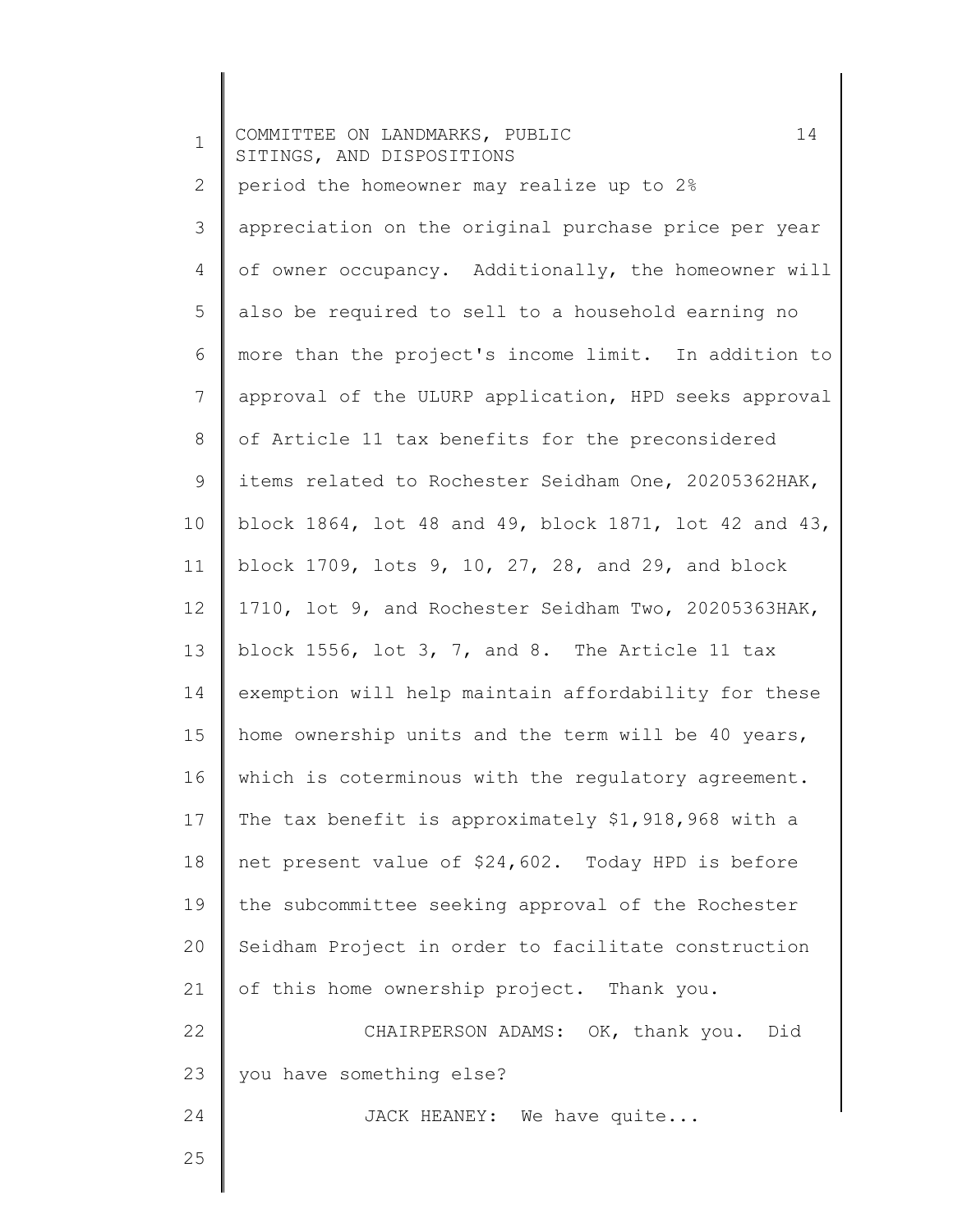1 2 3 4 5 6 7 8 9 10 11 12 13 14 15 16 17 18 19 20 21 22 23 24 25 COMMITTEE ON LANDMARKS, PUBLIC 15 SITINGS, AND DISPOSITIONS CHAIRPERSON ADAMS: Presentations? Oh, Council Member Miller has a question. COUNCIL MEMBER MILLER: Who, who is the developer of the project? JACK HEANEY: So the development entity is BJF Development and I'm a member of the developer. The rest of the development team is seated in the audience today, consisting of the Briarwood Organization, Falcon Properties, and JOE Development Corp. COUNCIL MEMBER MILLER: So this is a collaboration? JACK HEANEY: It's a joint venture, correct. COUNCIL MEMBER MILLER: What would you, what was the prices of those units? LIN ZENG: So I think we have a presentation, um, and I wonder should we go through it? COUNCIL MEMBER MILLER: Yeah. JACK HEANEY: We have a 10 to 12 slide presentation. I'm a pretty fast speaker. CHAIRPERSON ADAMS: OK.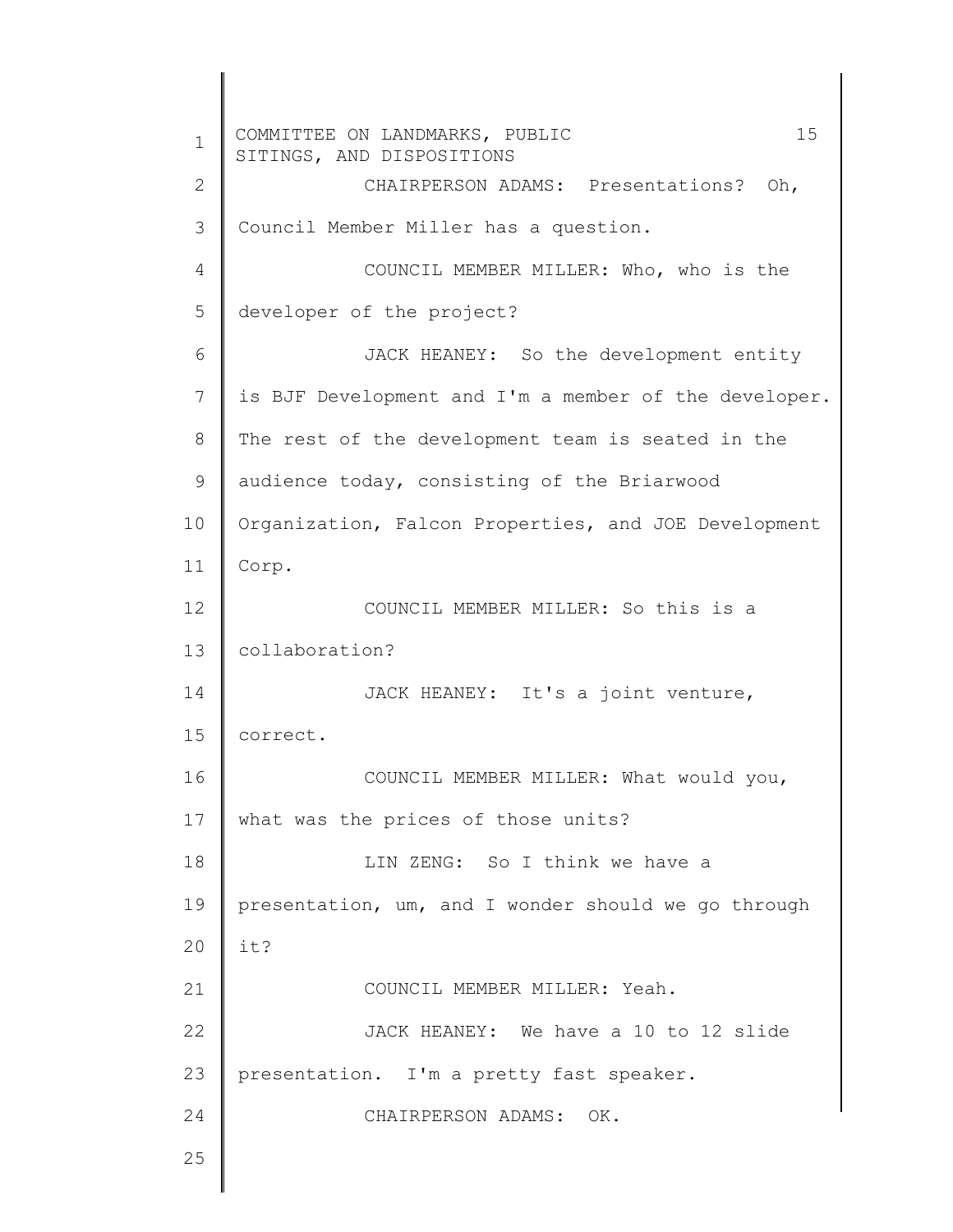1 2 3 4 5 6 7 8 9 10 11 12 13 14 15 16 17 18 19 20 21 22 23 24 25 COMMITTEE ON LANDMARKS, PUBLIC 16 SITINGS, AND DISPOSITIONS JACK HEANEY: So I'm happy to fly through it, hopefully. CHAIRPERSON ADAMS: OK, let's, let's go ahead with the presentation. JACK HEANEY: OK. CHAIRPERSON ADAMS: Yep. JACK HEANEY: I'll be fast. So good afternoon, commissioners. My name is Jack Heaney of Falcon Properties, which is both a member of the developer team and through our affiliated entity, Falcon Architecture, one of the designers for this project. The project sites are located on the south portion of Bedford Stuyvesant neighborhood. The surrounding blocks are mostly residential, while commercial spaces can be found along Fulton Street to the north and industrial uses along Atlantic Avenue to the south. The project sites are well served with public transportation. All the sites are located within a quarter mile of a subway station and within five minutes' walking distance. As Sarah stated in her introduction, approval of the proposed land use actions would develop 78 new affordable home ownership units in a neighborhood where affordable home ownership opportunities are rare. HPD and the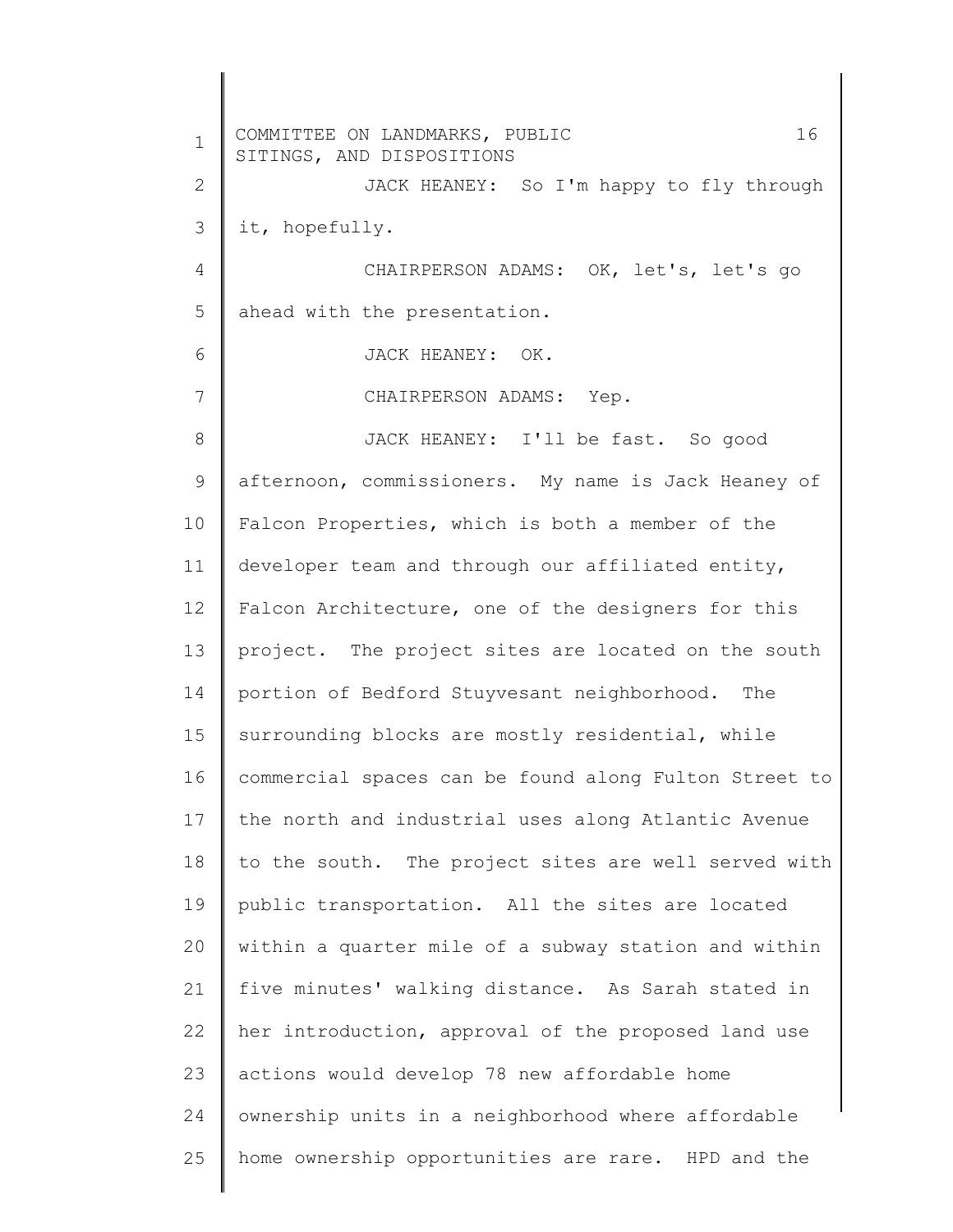1 2 3 4 5 6 7 8 9 10 11 12 13 14 15 16 17 18 19 20 21 22 23 24 25 COMMITTEE ON LANDMARKS, PUBLIC 17 SITINGS, AND DISPOSITIONS developer team are excited about this project as it provides a unique opportunity to develop long vacant, long-standing vacants and under-utilized city-owned land with much-needed affordable housing units. Since the project is seven scattered sites over a one-mile radius, they're organized by cluster and divided between two architect teams, one being my firm, along with David Cunningham Architecture and Planning, to ensure variety in both design approaches and aesthetics. Our teams, however, work collaboratively so there are several common elements that all these buildings share. Both teams study the existing neighborhood context through historic maps and tax lot photos. Based on that investigation the façade designs all incorporate masonry with window openings that are based on proportions from the surrounding historic buildings. Each building's entry and circulation space is connected both visually and physically with the outdoor spaces at both the street level and the rear yards. Each building features a landscaped front yard, creating a buffer for the ground-floor units from the street. Where possible, the ground-floor units have also been raised to provide additional privacy. All buildings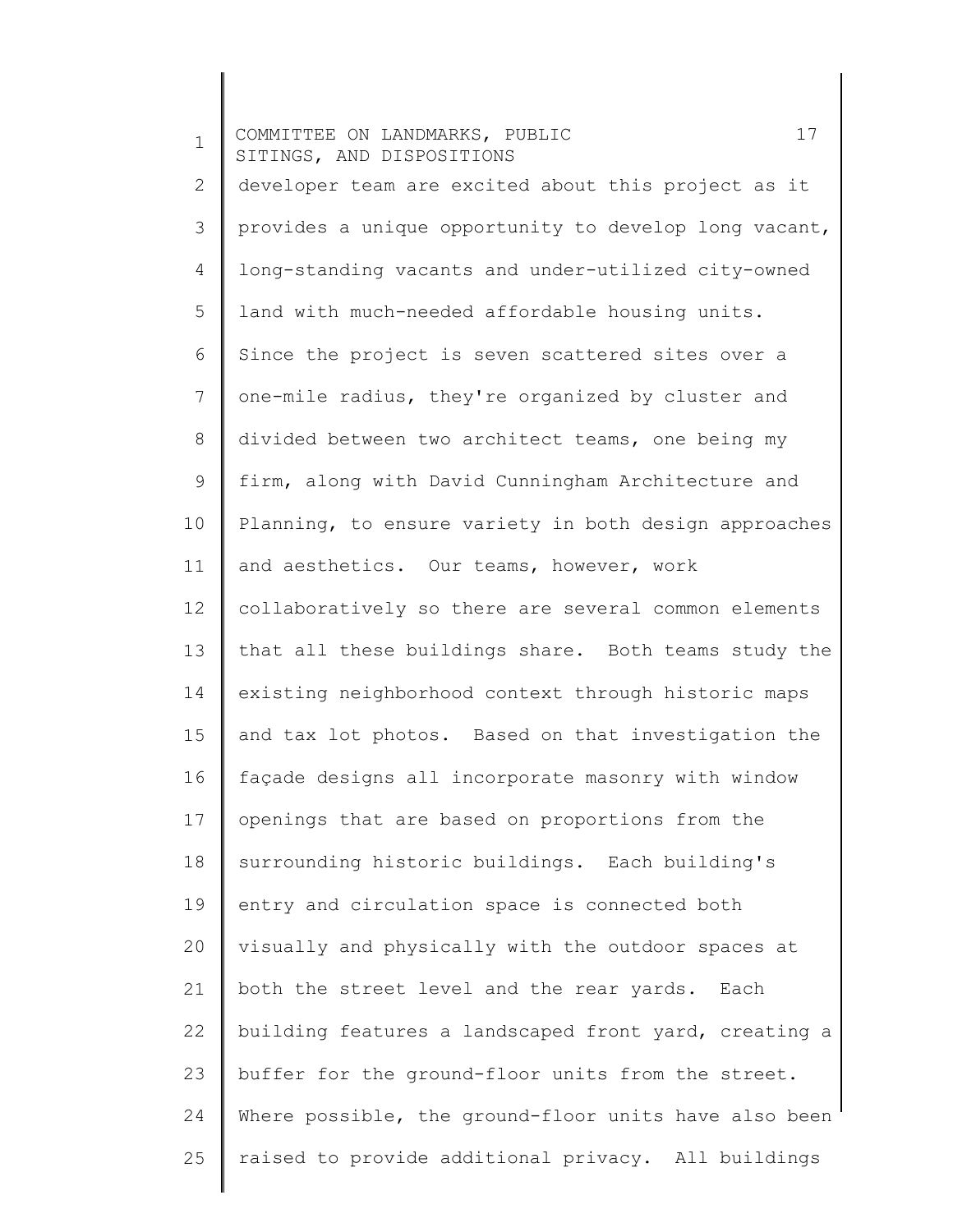1 2 3 4 5 6 7 8 9 10 11 12 13 14 15 16 17 18 19 20 21 22 23 24 25 COMMITTEE ON LANDMARKS, PUBLIC 18 SITINGS, AND DISPOSITIONS have [inaudible] access and are ADA accessible. They all feature direct access to landscape or a yard, which can be accessed by all the residents. Each building's floor plan utilizes an open kitchen, living room, minimal circulation, and oversized windows for increased light and natural ventilation. All units will include in-unit washers and dryers, dishwashers, and access to bike storage. Finally, each building will utilize a high efficiency VFR system for heating and cooling and will both meet and exceed Enterprise Green Community standards and NYSERDA for sustainability. Cluster one is comprised of two five-story, 10-unit buildings on similar-size lots that would face each other, ah, along Herkimer Street. Each building is set back from the sidewalk for privacy as well as context to match the neighboring buildings' setback. Large bay windows provide generous light and ventilation to the dining and kitchen area, while also creating a strong visual connection for the residents to Herkimer Street. Cluster two is comprised of three four-story buildings ranging from eight to 15 units per building. All buildings feature contextual brick, large window openings, and generous landscape or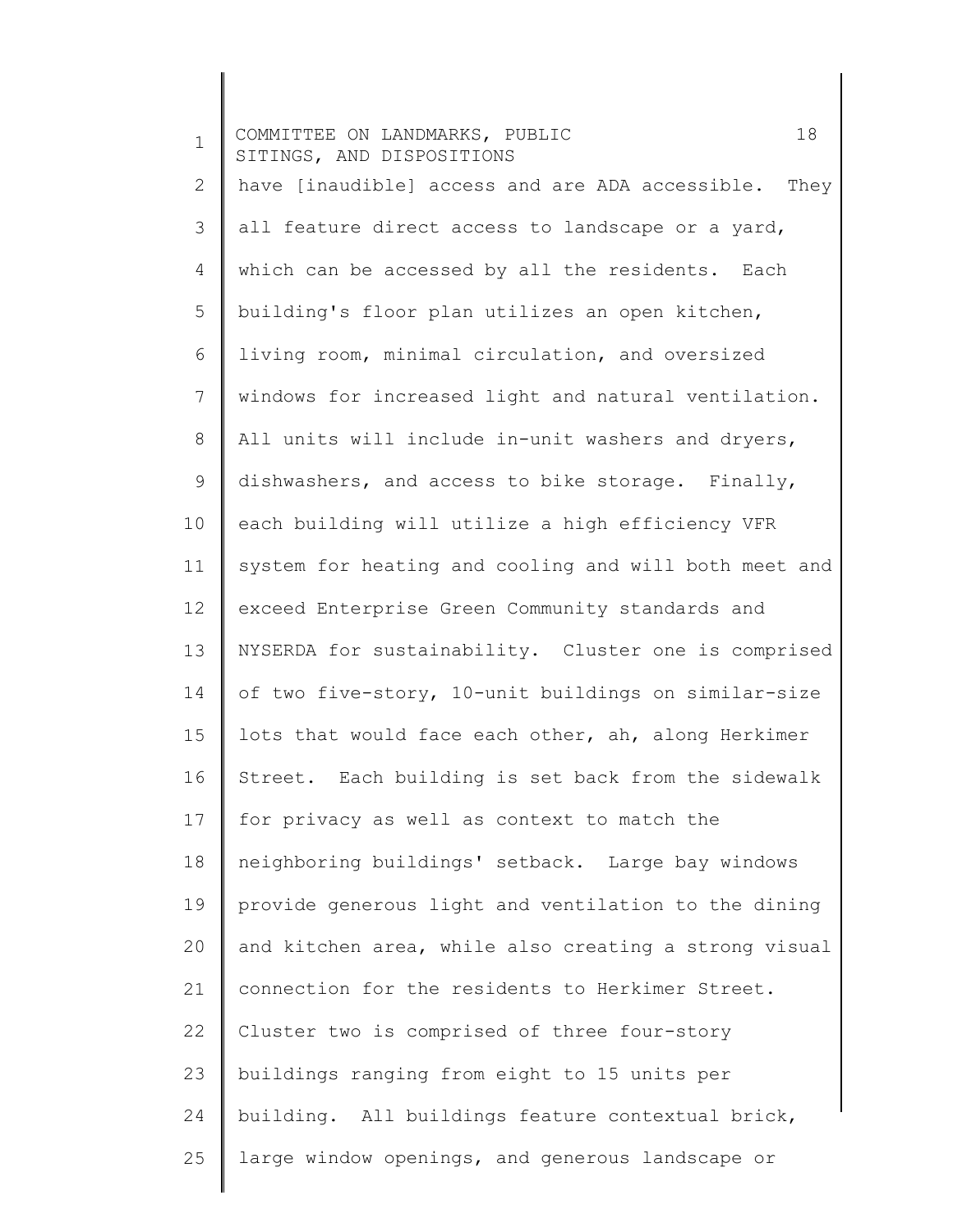1 2 3 4 5 6 7 8 9 10 11 12 13 14 15 16 17 18 19 20 21 22 23 24 25 COMMITTEE ON LANDMARKS, PUBLIC 19 SITINGS, AND DISPOSITIONS yards for recreation. Cluster three is comprised of two buildings, one at five stories with 10 units, while the other is seven stories with 13 units. The five-story building at 329 Ralph Avenue is set back and elevated for added privacy. The larger 335 Ralph Avenue falls within a different zoning district, which allows for increased height and floor area. Similar to cluster one, large bay windows provide generous natural light to the kitchen and dining area and creates a strong visual connection for both the residents and pedestrians along Ralph Avenue. Both buildings have additional landscaped terraces provided to setback floors. The proposed, the project as a whole will be a majority of two bedrooms. The proposed AMIs range from 80% to 100% of AMI with more than one-third set at between 80% and 90% of AMI. This equates to approximate sales prices for one bedrooms starting at \$209,000, up to \$366,000, while two bedrooms will start at \$254,000 and go up to  $$452,000$ . So, in summary, 100% of the project will be affordable home ownership development, thirteen vacant and under-utilized cityowned lots with seven new construction buildings, resulting in approximately 78 home ownership units.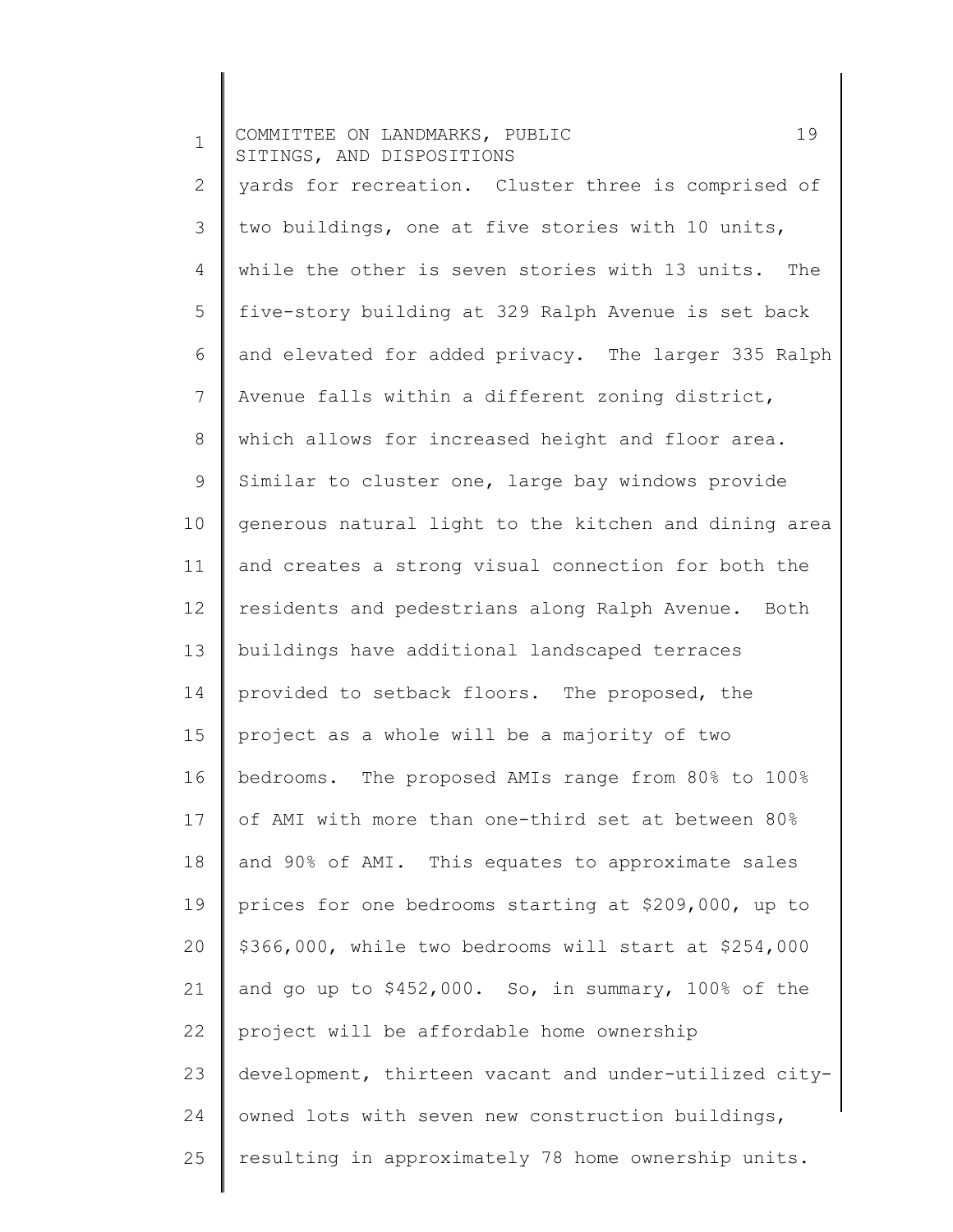| 20<br>COMMITTEE ON LANDMARKS, PUBLIC<br>SITINGS, AND DISPOSITIONS |
|-------------------------------------------------------------------|
| Units will be affordable to households earning                    |
| incomes between 80% and 110% of AMI. Thirty-three                 |
| one-bedrooms and 45 two-bedroom units are the unit                |
| mix. The units will have dishwashers and dryers in                |
| the units. Amenities for each building include bike               |
| storage, elevators, and recreational rear years. The              |
| proposed buildings will be developed to meet and                  |
| exceed Enterprise Green Community standards and the               |
| project will be financed under HPD's Open Door                    |
| Program, as Sarah indicated. We now welcome your                  |
| questions.                                                        |
| COUNCIL MEMBER MILLER: You said this is                           |
| the HPD Open Door?                                                |
| JACK HEANEY: Correct.                                             |
| COUNCIL MEMBER MILLER: Yeah. Could you,                           |
| could HPD speak to that program?                                  |
| SARAH MALLORY: Um, absolutely. Thank                              |
| you so much. Um, Open Door is a program that was                  |
| launched as one of the two new home ownership                     |
| programs under Housing New York 2.0. Open Door                    |
| provides affordable co-ops for 80% to 130% AMI, which             |
| is \$75,000 to \$122,000 for a family of three. Want              |
| me to talk a little bit more?                                     |
| COUNCIL MEMBER MILLER: Yeah, please.                              |
|                                                                   |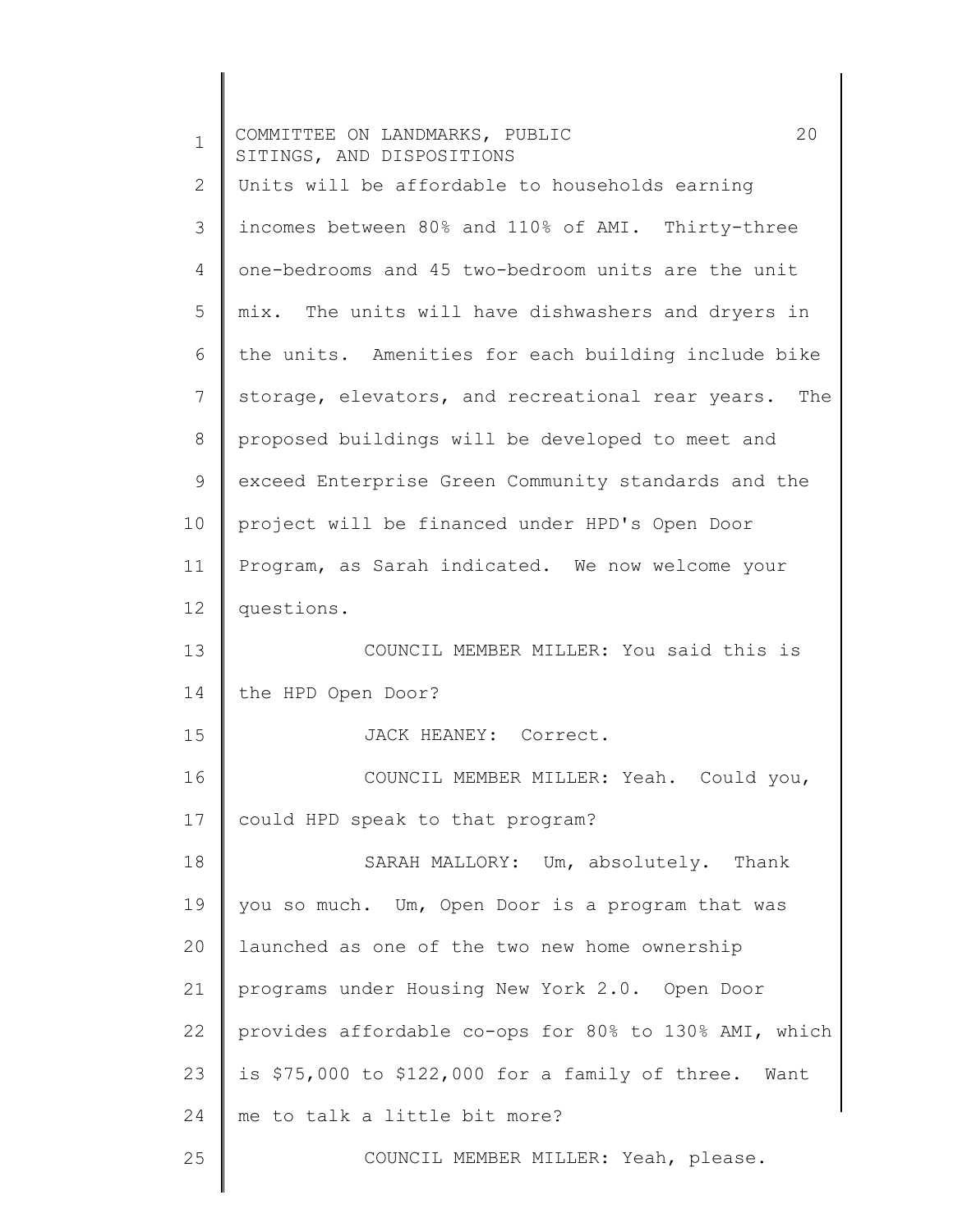| $\mathbf{1}$ | 21<br>COMMITTEE ON LANDMARKS, PUBLIC<br>SITINGS, AND DISPOSITIONS |
|--------------|-------------------------------------------------------------------|
| $\mathbf{2}$ | SARAH MALLORY: Sure. So it has been                               |
| 3            | launched fairly recently. We launched, um, published              |
| 4            | the, we launched it and the term sheet was published              |
| 5            | on HPD's website in February 2018, um, and at that                |
| 6            | time we closed our first pilot project then and that              |
| 7            | project is already currently under construction. I                |
| 8            | can get back to you with the number of home ownership             |
| 9            | units that we have created through that program, if               |
| 10           | you would like.                                                   |
| 11           | COUNCIL MEMBER MILLER: So this is                                 |
| 12           | essentially maybe the, this is a fairly new program               |
| 13           | to operate?                                                       |
| 14           | SARAH MALLORY: Ah, since launching in                             |
| 15           | February 2018, yes.                                               |
| 16           | COUNCIL MEMBER MILLER: Is, is there a                             |
| 17           | community preference on this?                                     |
| 18           | SARAH MALLORY: Ah, yes. Yes, there                                |
| 19           | would be.                                                         |
| 20           | COUNCIL MEMBER MILLER: And for the                                |
| 21           | developer, ah, what is, what is the marketing gonna               |
| 22           | look like and, and how, how do we reach that goal                 |
| 23           | with whatever preferences?                                        |
| 24           | JACK HEANEY: So we'll be working with,                            |
| 25           | ah, our HDFC sponsor, ah, New York, ah, New York, um,             |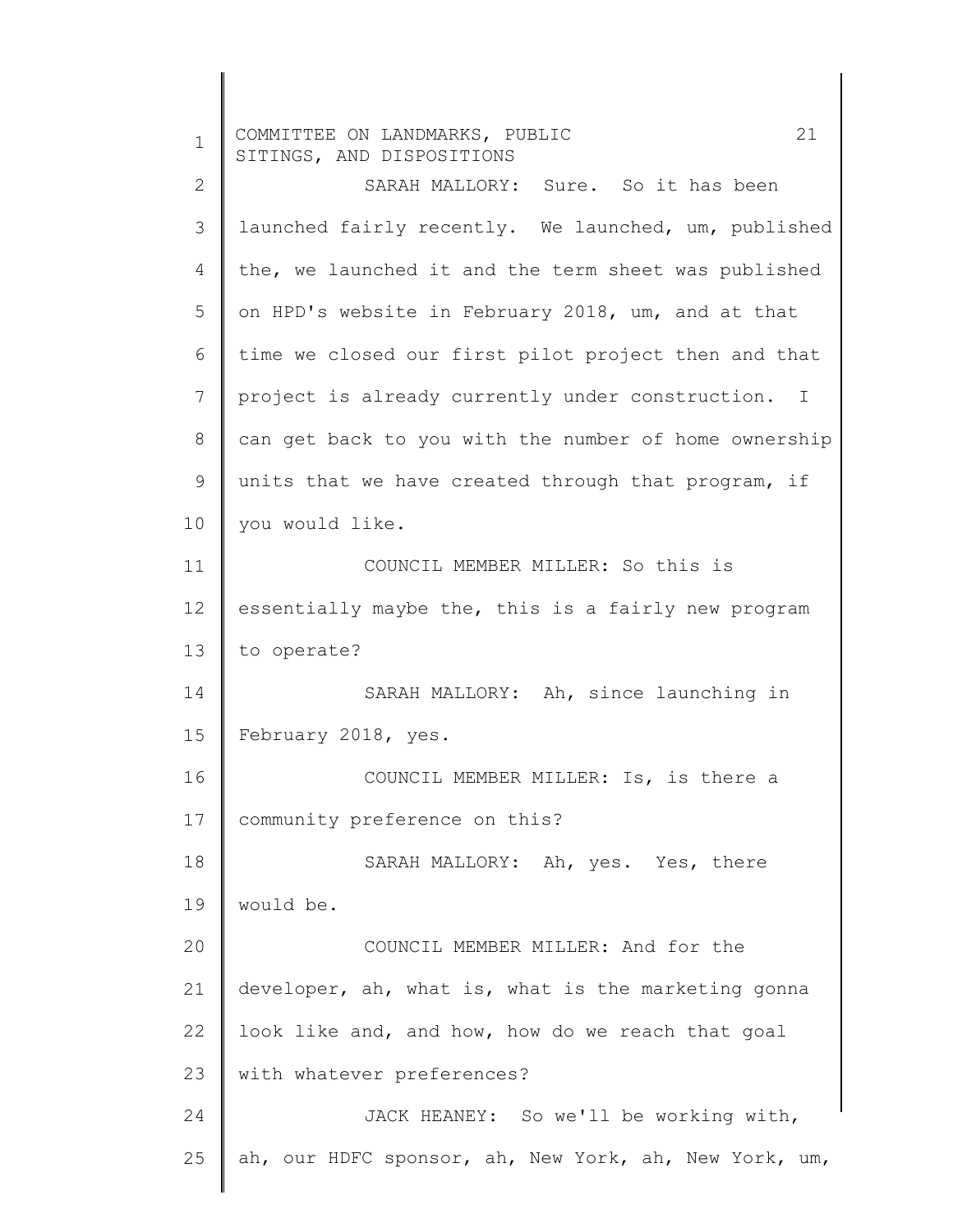| $\mathbf{1}$   | 22<br>COMMITTEE ON LANDMARKS, PUBLIC<br>SITINGS, AND DISPOSITIONS |
|----------------|-------------------------------------------------------------------|
| $\mathbf{2}$   | Housing Partnership, thank you, ah, New York City                 |
| 3              | Housing Partnership, ah, which has, what, 30-plus                 |
| $\overline{4}$ | years of experience in marketing, ah, affordable home             |
| 5              | ownership units, um, so they'll be handling, there                |
| 6              | will be both the HDFC sponsor and handling the                    |
| 7              | marketing campaign for this project.                              |
| 8              | COUNCIL MEMBER MILLER: Is there a local                           |
| 9              | CBO partnership? Is there a local community                       |
| 10             | organization that you're working with?                            |
| 11             | JACK HEANEY: No. The only nonprofit on                            |
| 12             | our team would be the New York City Housing                       |
| 13             | Partnership.                                                      |
| 14             | SARAH MALLORY: Um, that being said, HPD                           |
| 15             | does have our Housing Ambassador Program, where we                |
| 16             | have worked with local community-based organization               |
| 17             | to make sure that they understand and can assist                  |
| 18             | applicants to any of our programs. We're also happy               |
| 19             | to partner with council offices and district offices              |
| 20             | and offer that training to them as well, um, so there             |
| 21             | are folks on the ground in the community who are able             |
| 22             | to assist with not just the application of this                   |
| 23             | project but any project for, um, affordable housing.              |
| 24             |                                                                   |
| 25             |                                                                   |
|                |                                                                   |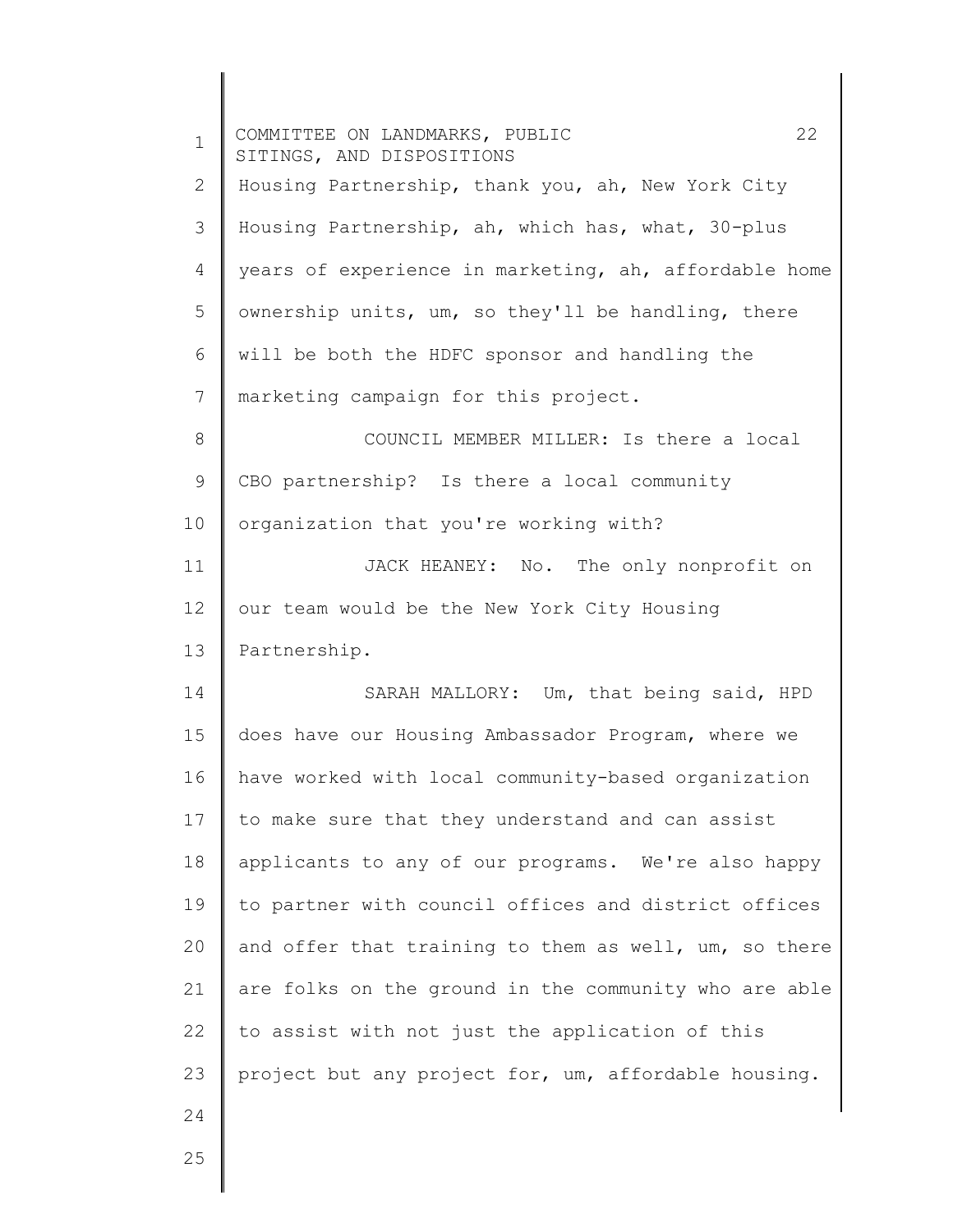1 2 3 4 5 6 7 8 9 10 11 12 13 14 15 16 17 18 19 20 21 22 23 24 25 COMMITTEE ON LANDMARKS, PUBLIC 23 SITINGS, AND DISPOSITIONS COUNCIL MEMBER MILLER: So this was a, a joint venture on, HPD obviously put out an RFP, right? LIN ZENG: Um, yes, I mean, but this RFP was a really long time ago. It was our former, um, home ownership program under New Foundations, um, and these sites obviously have lain vacant because of... COUNCIL MEMBER MILLER: What does that mean? LIN ZENG: New Foundations? COUNCIL MEMBER MILLER: No [inaudible] time ago and. LIN ZENG: Oh, just this team was designated a while ago, um, through a different home ownership, um, program called New Foundations. COUNCIL MEMBER MILLER: This particular group, yeah? LIN ZENG: Yes, it includes, yes, so JOE, um, JOE Development, um, was part of that team and so it's still the same, um. COUNCIL MEMBER MILLER: And exactly when did that occur? LIN ZENG: I think that occurred about, um, 2006, thank you, thanks Sylvia. Um, 2006...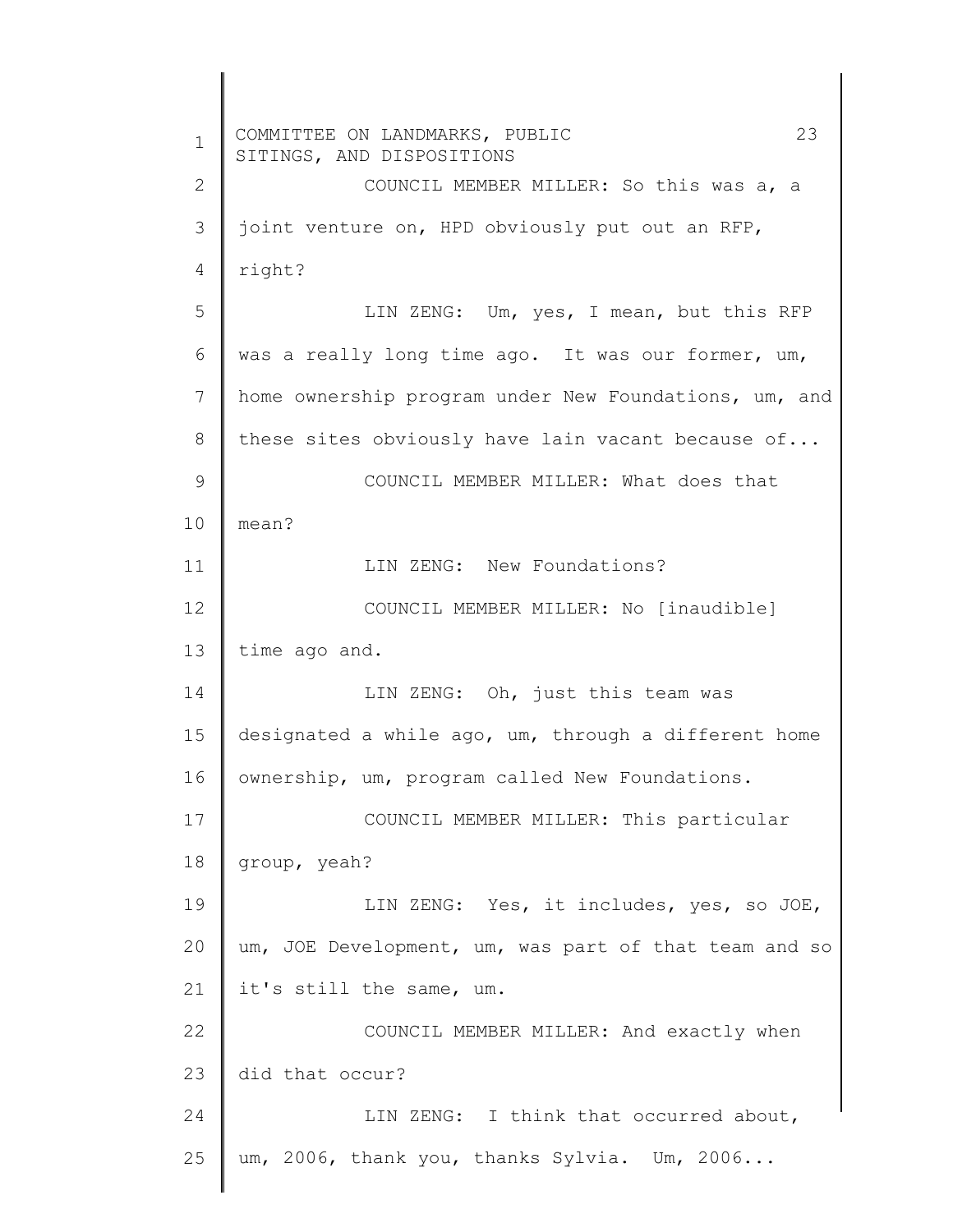1 2 3 4 5 6 7 8 9 10 11 12 13 14 15 16 17 18 19 20 21 22 23 24 25 COMMITTEE ON LANDMARKS, PUBLIC 24 SITINGS, AND DISPOSITIONS COUNCIL MEMBER MILLER: 2006? LIN ZENG: And then, then the financial crisis happened and I think it was really difficult to get financing for, for most developments and, and, um, and right now with Open Door, this is a new program, a new product that we're able to make the numbers work and the budget work. And, you know, luckily we're proceeding. COUNCIL MEMBER MILLER: And, and there was no reason to put out a new RFP? LIN ZENG: Um, I mean, I, I wasn't part of that decision on whether we'd put out a new RFP for those sites, but, um, the, I think the development team wasn't able to move forward because they weren't able to, I mean, it was just the climate at that time. COUNCIL MEMBER MILLER: Strange, because, you know, when [inaudible] the council member and I share, share, just some, ah, a good portion of our districts and we have two projects that had RFPs that dated back to 2007, 2008, and, and they put out new RFPs. LIN ZENG: Which, which sites are you talking about?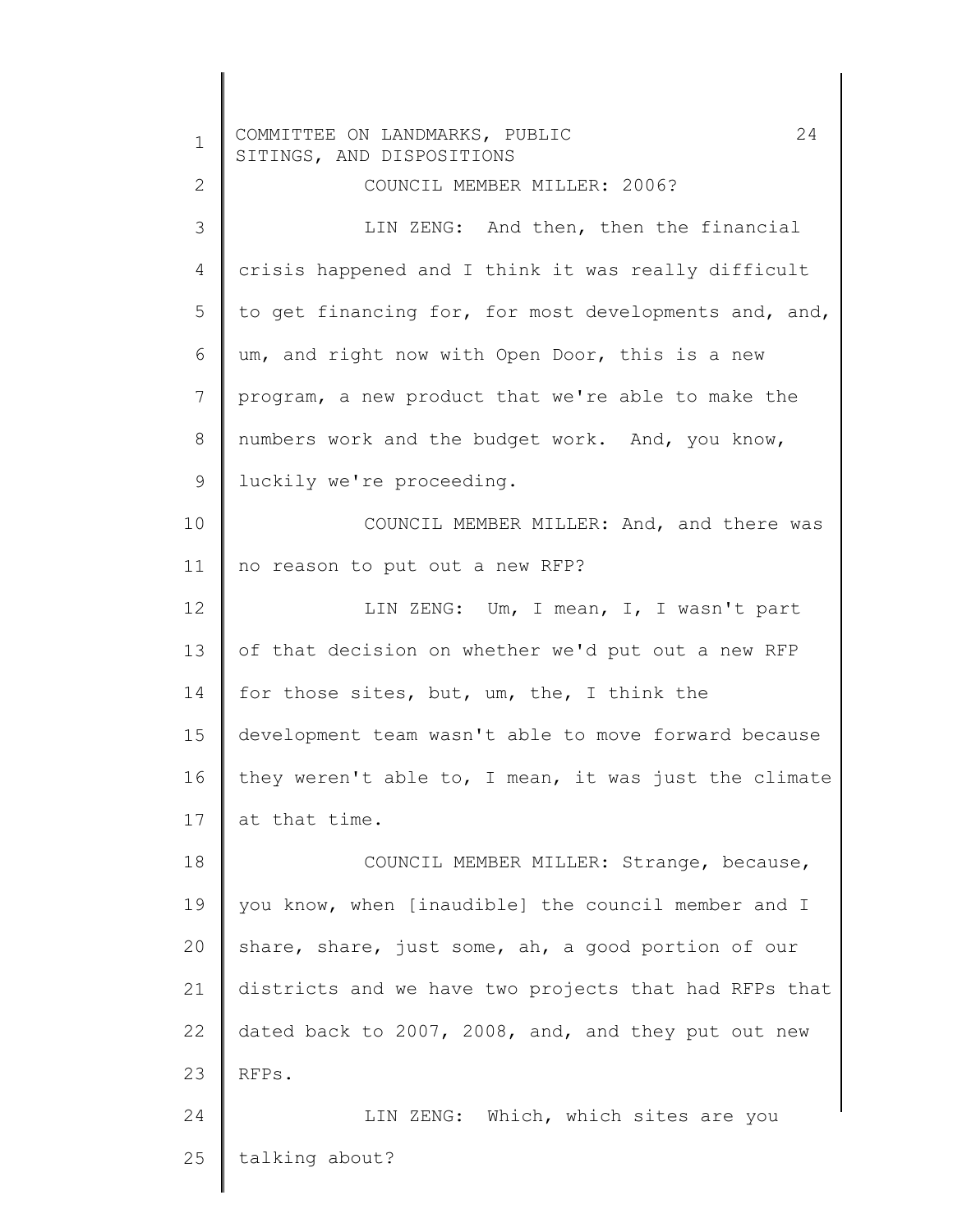1 2 3 4 5 6 7 8 9 10 11 12 13 14 15 16 17 18 19 20 21 22 23 24 25 COMMITTEE ON LANDMARKS, PUBLIC 25 SITINGS, AND DISPOSITIONS COUNCIL MEMBER MILLER: Ah, 168th Street. LIN ZENG: This is Manhattan? COUNCIL MEMBER MILLER: And the other is, no, in Queens. LIN ZENG: In Queens? COUNCIL MEMBER MILLER: Yeah, yeah, definitely, and those were on, yeah, absolutely. Um, this is in Council Members Cornegy... LIN ZENG: And [inaudible] Ampry-Samuel. COUNCIL MEMBER MILLER: ...and Ampry-Samuel's districts? LIN ZENG: Um-hmm. COUNCIL MEMBER MILLER: And, and where are they on this? LIN ZENG: Um, they have, um, provided support for this project. Um, and I, you know, ah, the affordability, you know, we try to match what the council members had asked for, um, the designs are really of high quality and these sites have been very vacant, I mean, and, and it's also challenging, these sites are small and scattered. So I don't, I don't... COUNCIL MEMBER MILLER: I'm very, very, very much familiar...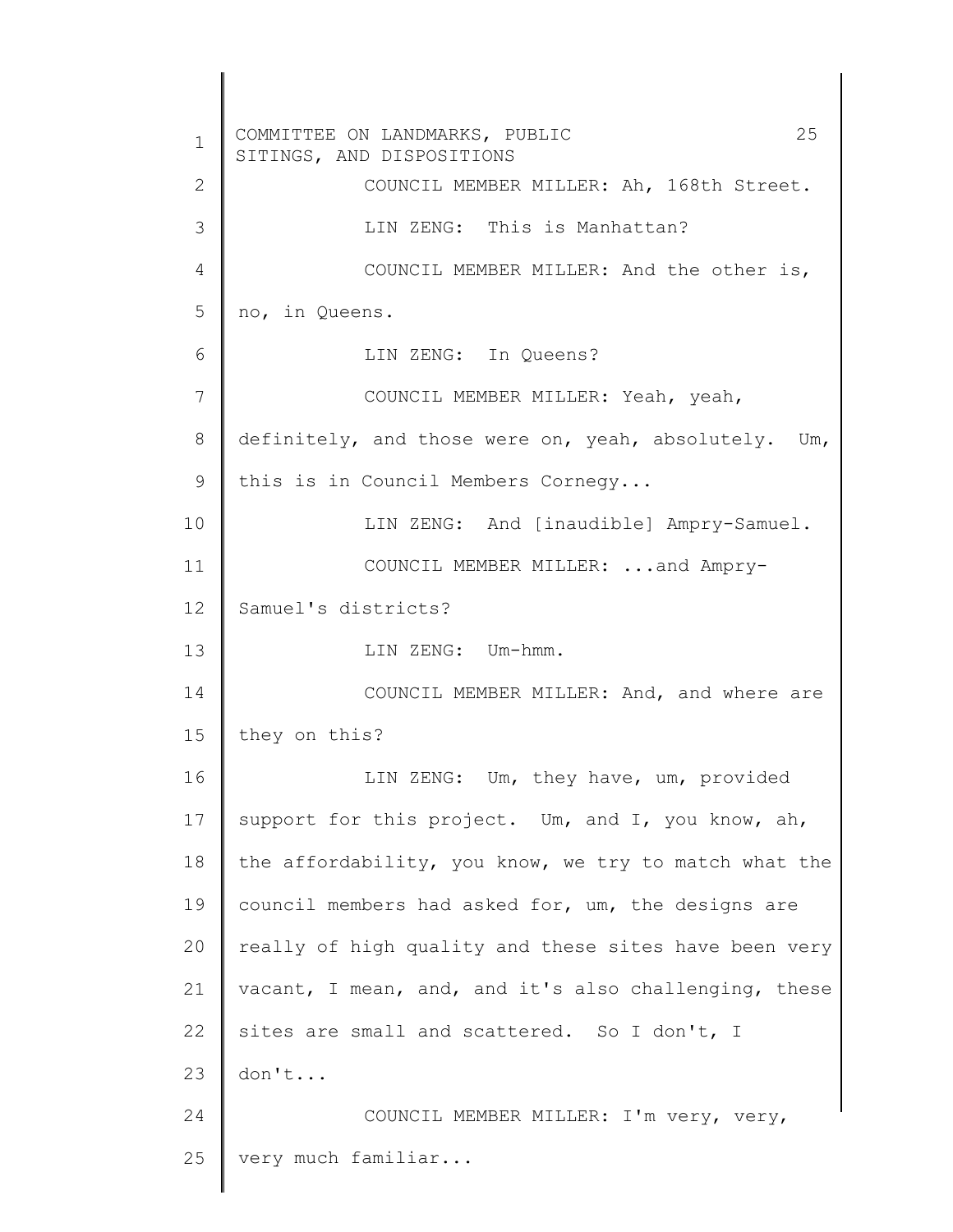1 2 3 4 5 6 7 8 9 10 11 12 13 14 15 16 17 18 19 20 21 22 23 24 COMMITTEE ON LANDMARKS, PUBLIC 26 SITINGS, AND DISPOSITIONS LIN ZENG: With those sites? COUNCIL MEMBER MILLER: ...with these sites and these locations. LIN ZENG: Yeah. COUNCIL MEMBER MILLER: Yeah. LIN ZENG: Yeah, um, so it's, it's very complicated like as is, so I, I think, you know, we seen an opportunity with a team that could get it done and, and moving forward with a really like highquality design and good affordability for the community. COUNCIL MEMBER MILLER: Yeah, I, I could appreciate that and, and so I, I know the HPD, quite frankly I've, I've seen others that I don't think are necessarily going to, ah, meet the standards that we're, we're hoping to see on this project here and that was just, ah, had the opportunity to visit some, some other sites and, and I don't know if we're getting the bang for the buck that we potentially are getting here, so just forgive me for asking questions, but we want to certainly see it through, want to make sure that, but we also want to make sure that, ah, that in terms of development opportunity

25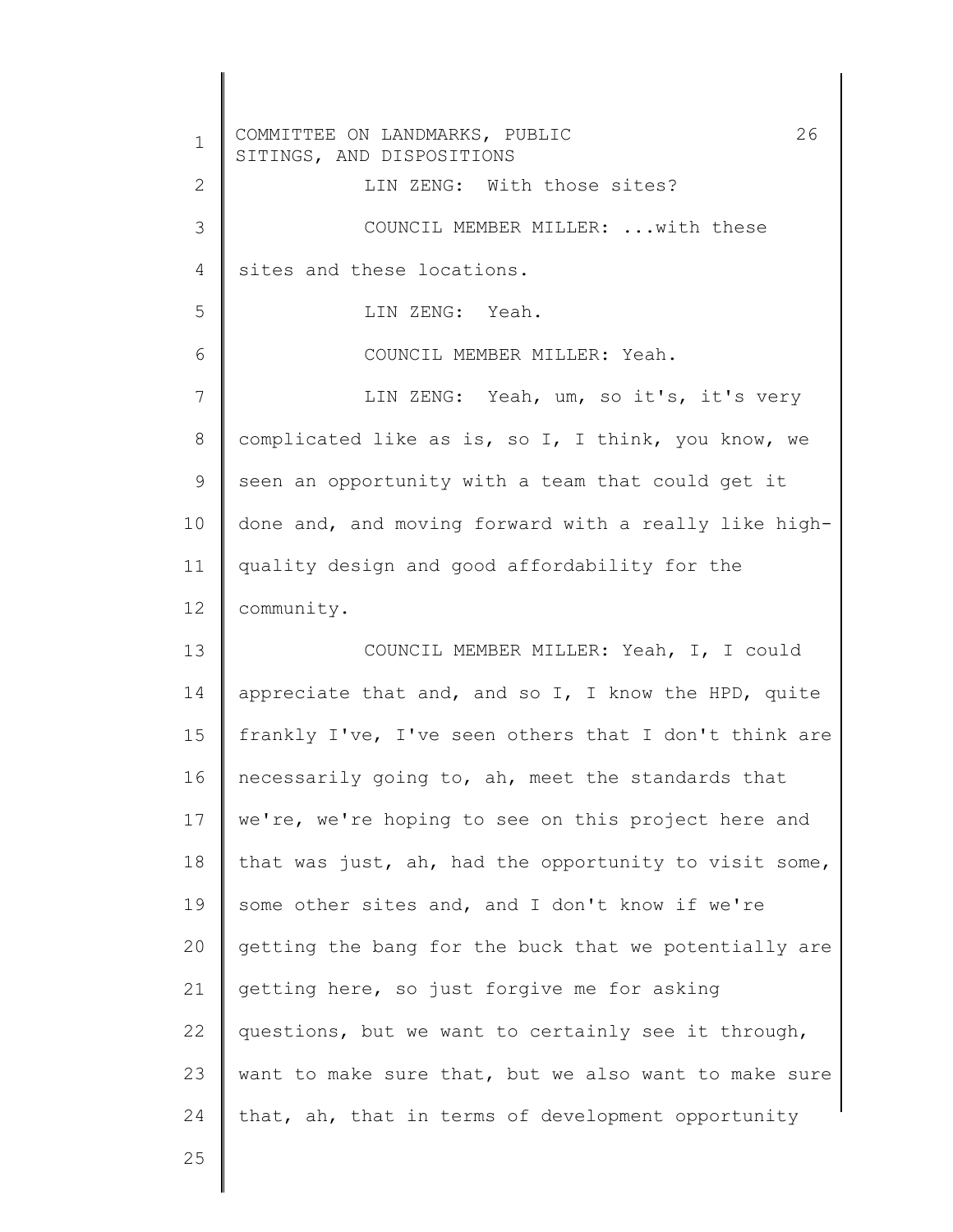| $\mathbf 1$ | 27<br>COMMITTEE ON LANDMARKS, PUBLIC<br>SITINGS, AND DISPOSITIONS |
|-------------|-------------------------------------------------------------------|
| 2           | that there's equity there as well, so. Thank you,                 |
| 3           | Madam Chair.                                                      |
| 4           | CHAIRPERSON ADAMS: Thank you, Council                             |
| 5           | Member Miller. You know, over the past few months,                |
| 6           | you know, we've seen, ah, HPD coming through,                     |
| 7           | particularly in Brooklyn I've noticed, um, with some              |
| 8           | very creative planning, um, and this again seems to               |
| 9           | me to be in that very creative planning arena, so                 |
| 10          | it's, um, it's, you know, it's impressive on the one              |
| 11          | hand and as my colleague just says we're looking for              |
| 12          | equity across the board with this creativity, ah,                 |
| 13          | with what we have to deal with in other places as                 |
| 14          | well. So my only question is what is the timeline                 |
| 15          | for construction on these properties?                             |
| 16          | JACK HEANEY: Um, so we're tentatively                             |
| 17          | planning to close, ah, this summer or early fall and              |
| 18          | then scheduling about a 24-month construction period.             |
| 19          | And then, um, I think we're assuming about 12 months              |
| 20          | for full sales.                                                   |
| 21          | CHAIRPERSON ADAMS: OK. All right.                                 |
| 22          | Thank you very much for your testimony today.                     |
| 23          | LIN ZENG: Thank you very much.                                    |
| 24          | SARAH MALLORY: Thank you.                                         |
| 25          | JACK HEANEY: Thank you.                                           |
|             |                                                                   |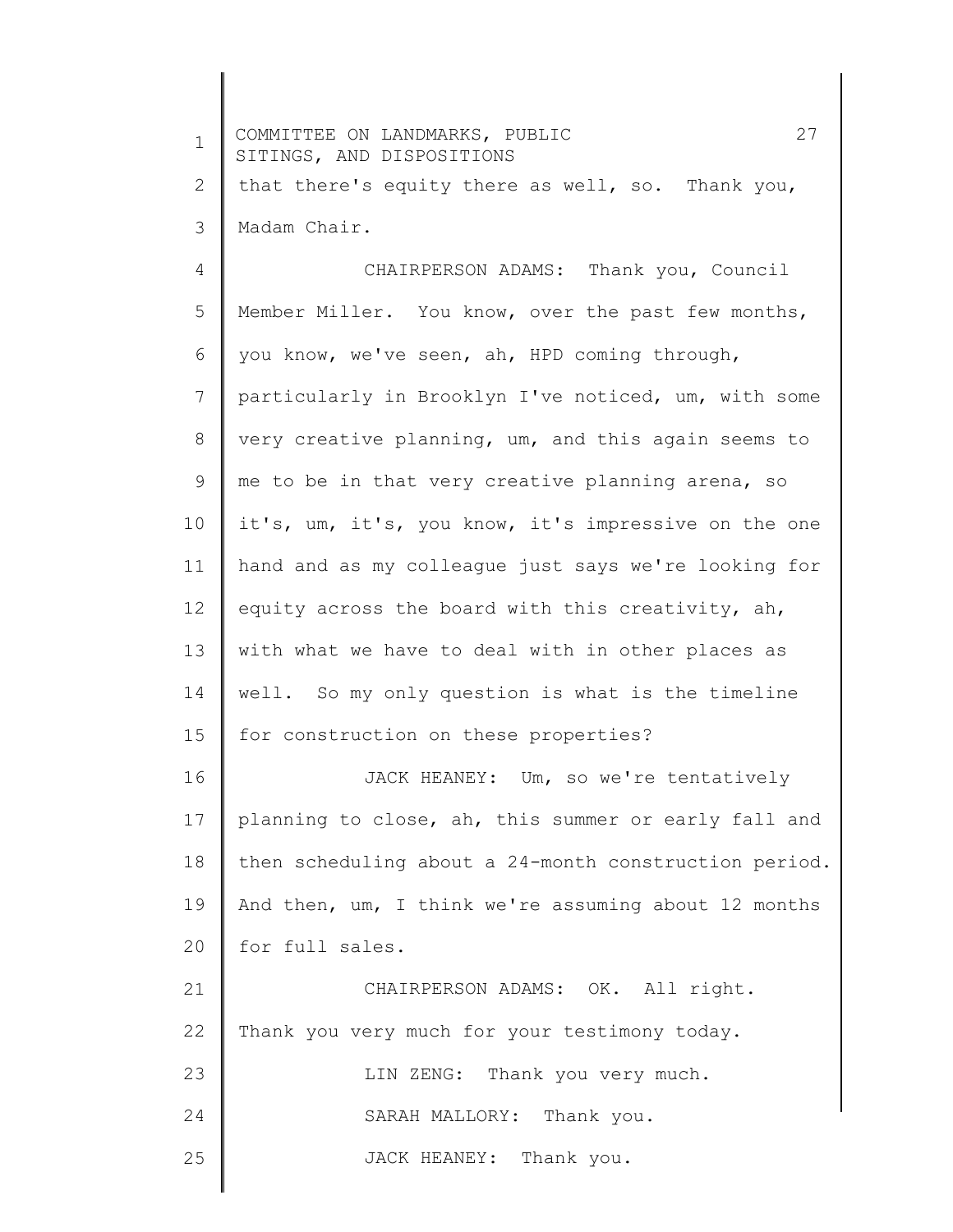| $\mathbf 1$  | 28<br>COMMITTEE ON LANDMARKS, PUBLIC<br>SITINGS, AND DISPOSITIONS |
|--------------|-------------------------------------------------------------------|
| $\mathbf{2}$ | CHAIRPERSON ADAMS: Are there any more                             |
| 3            | members of the public wishing to testify on these                 |
| 4            | items? I see we do have Ira Brown and David                       |
| 5            | Cunningham.                                                       |
| 6            | UNIDENTIFIED: They're part of the team.                           |
| 7            | CHAIRPERSON ADAMS: Part of the team?                              |
| 8            | JACK HEANEY: Sorry, I think it was                                |
| 9            | [inaudible].                                                      |
| 10           | CHAIRPERSON ADAMS: So you've been taken                           |
| 11           | care of?                                                          |
| 12           | JACK HEANEY: Yes.                                                 |
| 13           | CHAIRPERSON ADAMS: All right. That's a                            |
| 14           | good thing. OK, thank you all very much for being                 |
| 15           | here today. If there are no more members of the                   |
| 16           | public wishing to testify on these items, and I see               |
| 17           | none, I now close the public hearings on these three              |
| 18           | items. I'd like to thank, oh, there was more                      |
| 19           | question for HPD.                                                 |
| 20           | COUNCIL MEMBER MILLER: Um, on, on this                            |
| 21           | particular program here, ah, is there a, are there                |
| 22           | restrictions on density? Are there requirements?                  |
| 23           | How many units? What are they [inaudible]                         |
| 24           | requirements on this?                                             |
| 25           |                                                                   |
|              |                                                                   |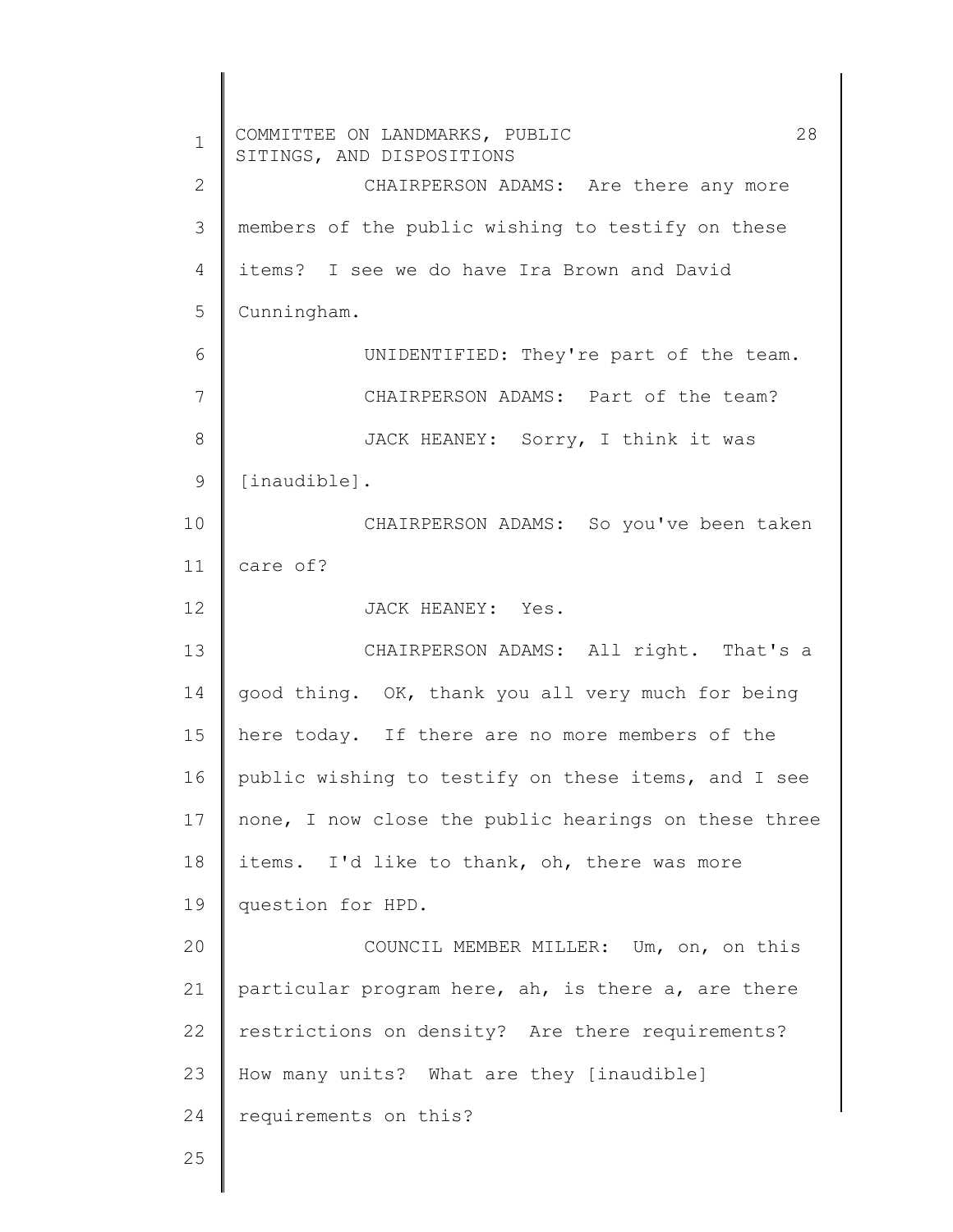1 2 3 4 5 6 7 8 9 10 11 12 13 14 15 16 17 18 19 20 21 22 23 24 25 COMMITTEE ON LANDMARKS, PUBLIC 29 SITINGS, AND DISPOSITIONS LIN ZENG: I think these are, sorry, this are as-of-rights, so we're not asking for rezoning, so the density that they're proposing is what, what the existing zoning allows for. COUNCIL MEMBER MILLER: Though within the program? LIN ZENG: Oh, within... COUNCIL MEMBER MILLER: Is, is there a, a set number that, ah, that has to be met? Do you have to have a minimum of 30 units, 40 units, 100 units, or a maximum amount of units that could be applied to this particular program? If so, what, what are their numbers? UNIDENTIFIED: [inaudible] SARAH MALLORY: So hold on one second. So, um, sorry, ah, so, no, we have not. There is no minimum requirement. On average we see co-ops that have at least 10 units, but we're happy to send you the term sheet for this to give you a little bit more information. COUNCIL MEMBER MILLER: Yeah, please. SARAH MALLORY: Yes.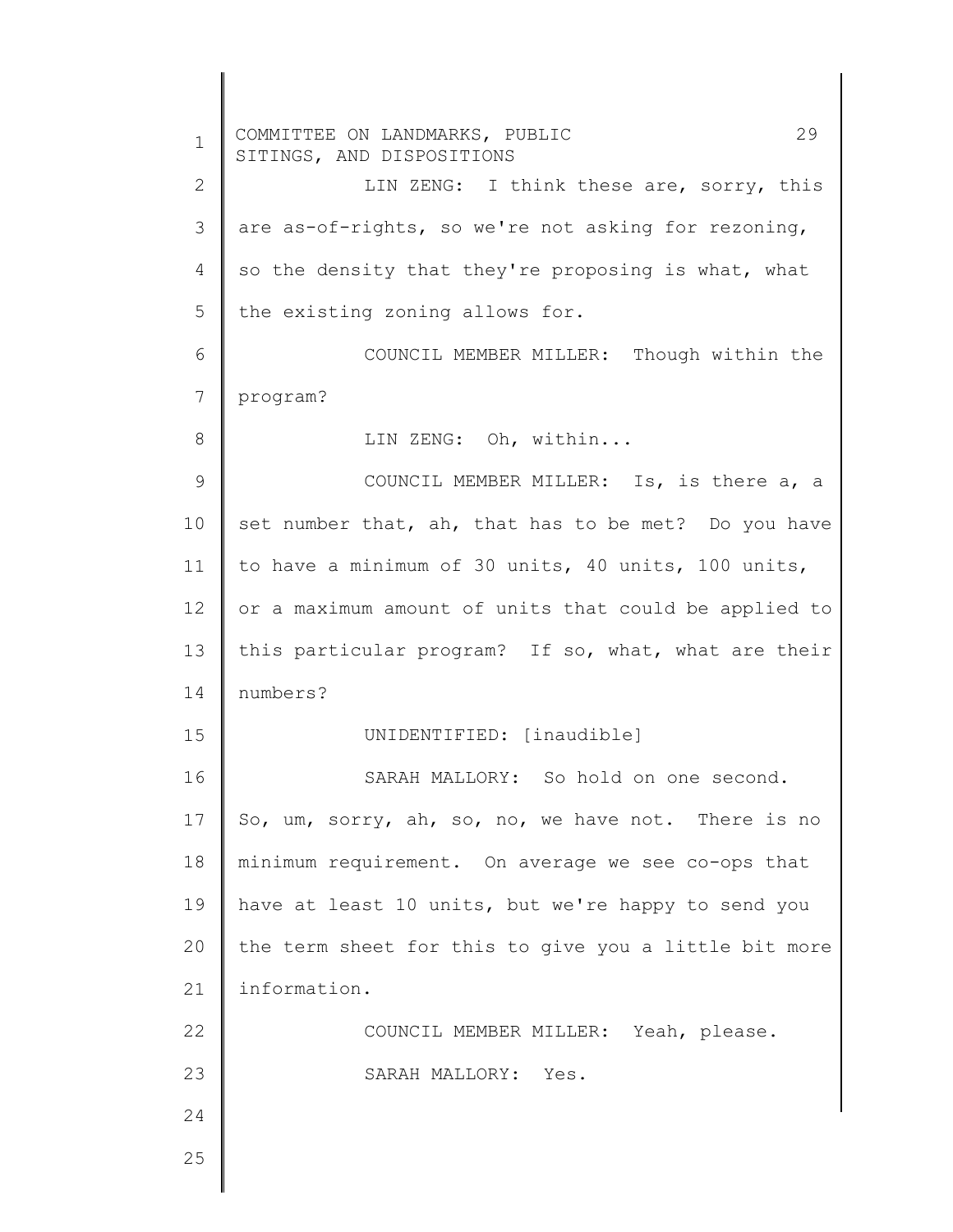1 2 3 4 5 6 7 8 9 10 11 12 13 14 15 16 17 18 19 20 21 22 23 24 25 COMMITTEE ON LANDMARKS, PUBLIC 30 SITINGS, AND DISPOSITIONS COUNCIL MEMBER MILLER: Because we've actually looked at this program and the other program... SARAH MALLORY:. Right. COUNCIL MEMBER MILLER: ...and we were given a little different information. SARAH MALLORY: I'm happy to send you what we have. Um, what other program, ah, we can send multiple. COUNCIL MEMBER MILLER: Affordable home ownership. SARAH MALLORY: Got it. We can send all your affordable, um, home ownership term sheets. COUNCIL MEMBER MILLER: OK, thank you. SARAH MALLORY: Of course. LIN ZENG: I guess, can I add one more thing? COUNCIL MEMBER MILLER: Um-hmm. LIN ZENG: I guess you mentioned, um, um, equitable and equity, um, and Olga just reminded me the, the developer that was designated originally there were an M/WBE firm. Um, so, you know, we obviously, we're trying to.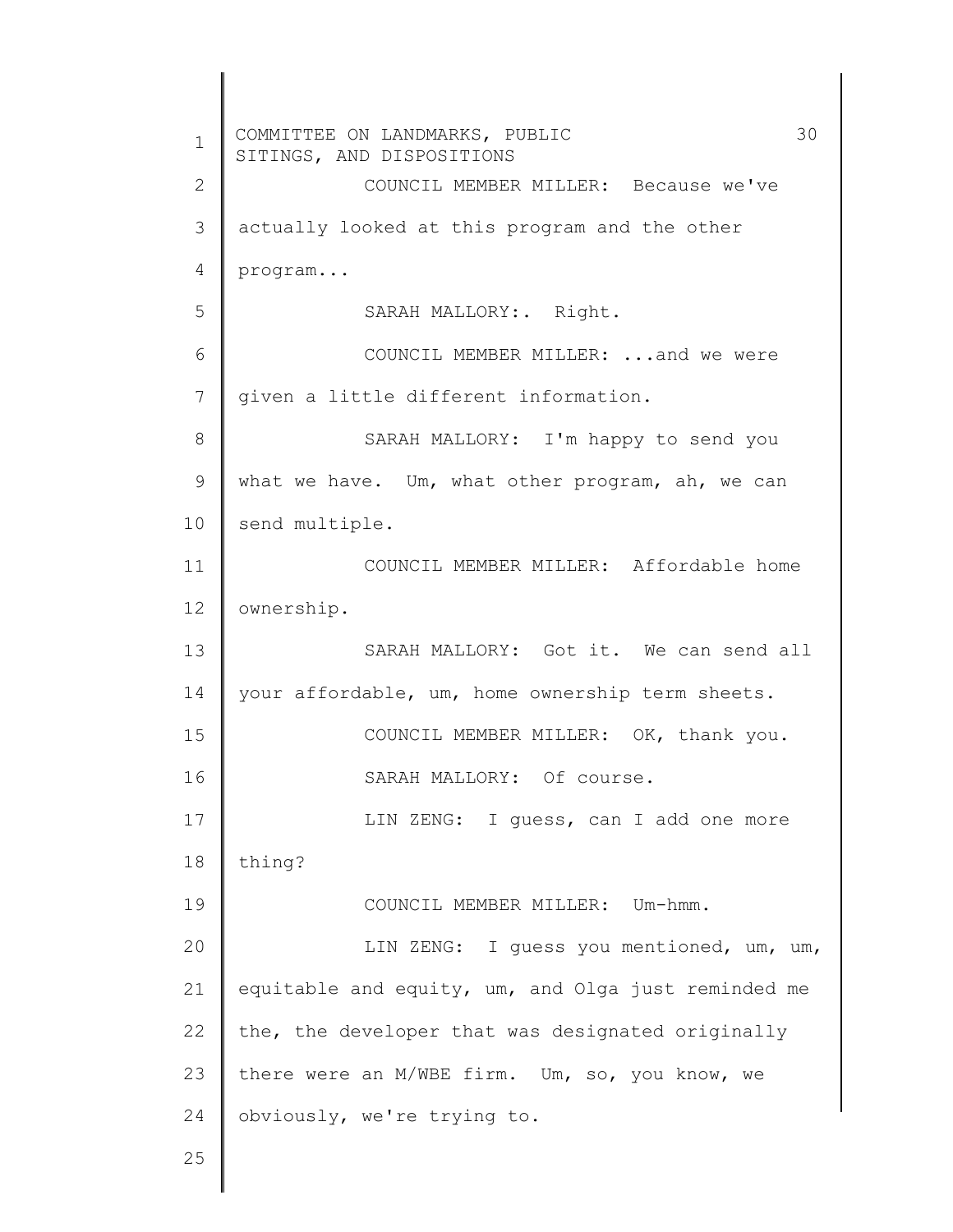1 2 3 4 5 6 7 8 9 10 11 12 13 14 15 16 17 18 19 20 21 22 23 24 25 COMMITTEE ON LANDMARKS, PUBLIC 31 SITINGS, AND DISPOSITIONS COUNCIL MEMBER MILLER: So it is M/WBE developers? LIN ZENG: It includes an M/WBE developers [inaudible]. COUNCIL MEMBER MILLER: Who is that? LIN ZENG: Um, that is, um, JOE... UNIDENTIFIED: JOE. COUNCIL MEMBER MILLER: JOE. LIN ZENG: JOE Developers. COUNCIL MEMBER MILLER: Right. UNIDENTIFIED: [inaudible] COUNCIL MEMBER MILLER: I know JOE, yeah. [laughter] I know JOE, yeah. UNIDENTIFIED: So we're trying to build capacity [inaudible] small firms. COUNCIL MEMBER MILLER: OK, all right. Thank you. LIN ZENG: Thank you. SARAH MALLORY: Thank you. CHAIRPERSON ADAMS: OK, thank you, we're good with that. Thank you. OK, I'd like to thank the members of the public, my colleagues, counsel, and land use staff for attending today's hearing, and this meeting is hereby adjourned. [gavel]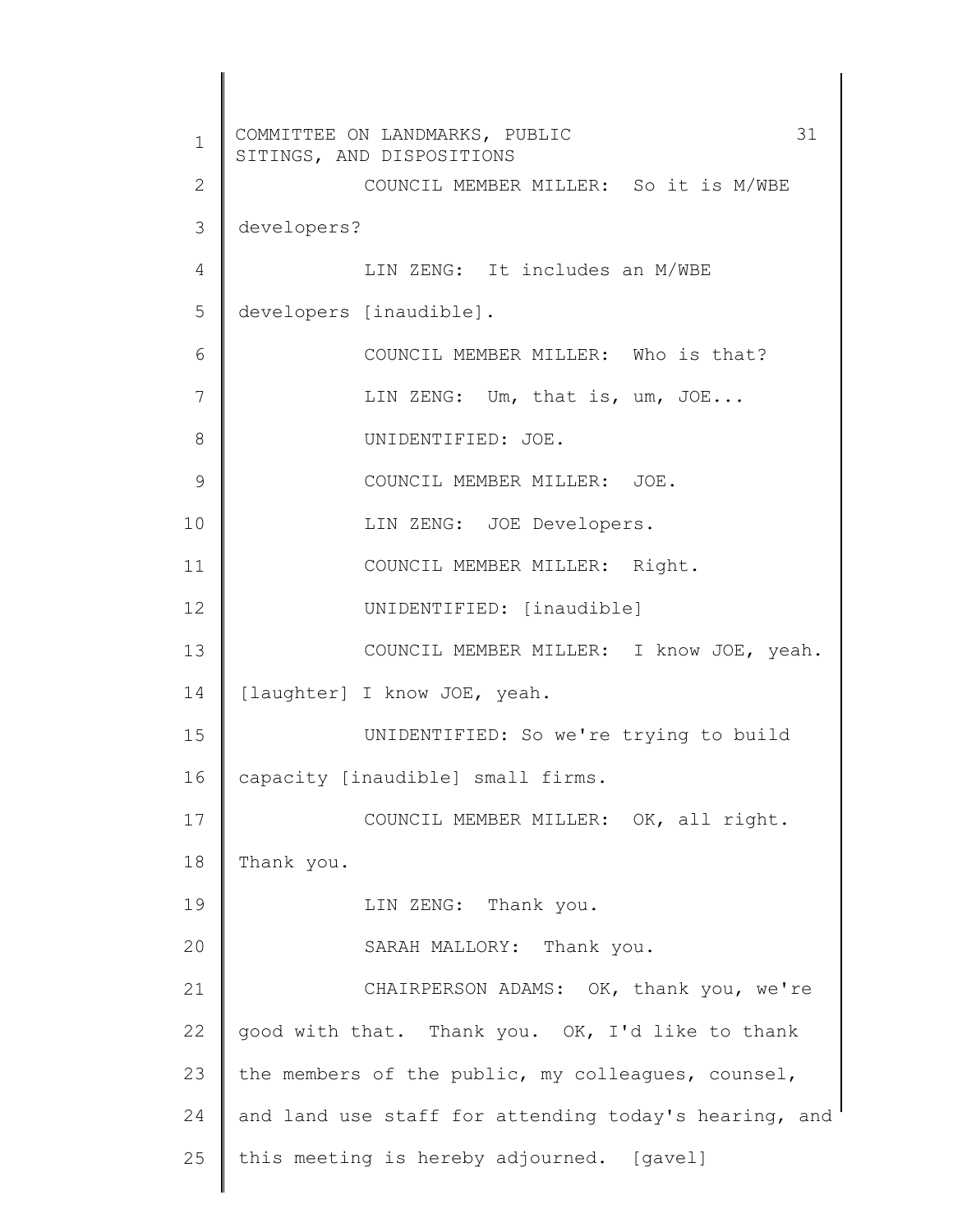| $\mathbf 1$    | COMMITTEE ON LANDMARKS, PUBLIC<br>SITINGS, AND DISPOSITIONS | 32 |
|----------------|-------------------------------------------------------------|----|
| $\sqrt{2}$     |                                                             |    |
| $\mathfrak{Z}$ |                                                             |    |
| $\sqrt{4}$     |                                                             |    |
| 5              |                                                             |    |
| $\sqrt{6}$     |                                                             |    |
| $\overline{7}$ |                                                             |    |
| $\,8\,$        |                                                             |    |
| $\mathcal{G}$  |                                                             |    |
| $10\,$         |                                                             |    |
| $11\,$         |                                                             |    |
| $12\,$         |                                                             |    |
| $13$           |                                                             |    |
| $14\,$         |                                                             |    |
| $15\,$         |                                                             |    |
| $16\,$         |                                                             |    |
| $17$           |                                                             |    |
| $18\,$         |                                                             |    |
| 19             |                                                             |    |
| 20             |                                                             |    |
| 21             |                                                             |    |
| 22             |                                                             |    |
| 23             |                                                             |    |
| 24             |                                                             |    |
| 25             |                                                             |    |